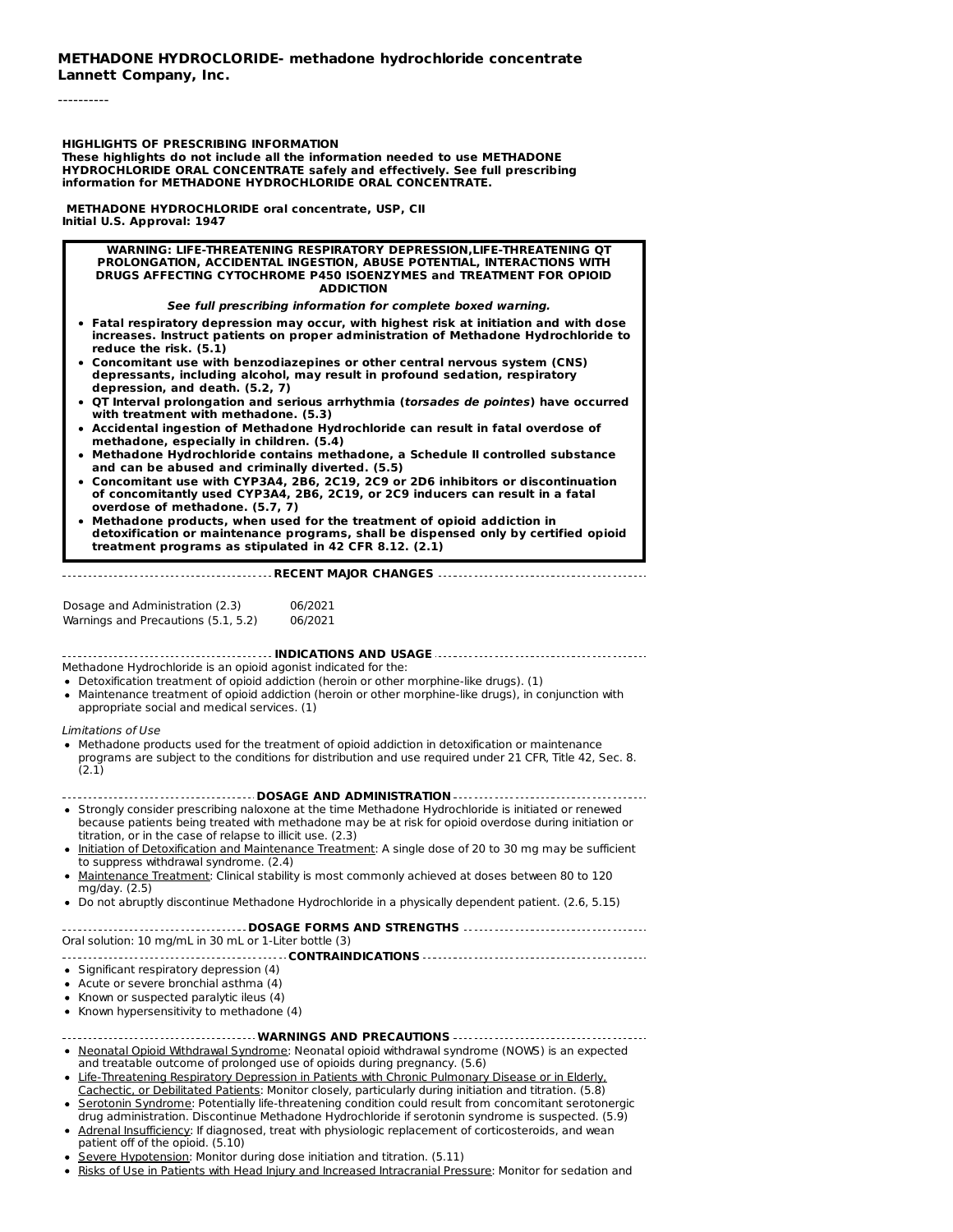Risks of Use in Patients with Head Injury and Increased Intracranial Pressure: Monitor for sedation and respiratory depression. Avoid use of methadone in patients with impaired consciousness or coma susceptible to intracranial effects of CO<sub>2</sub> retention. (5.12)

**ADVERSE REACTIONS** Most Common Adverse Reactions Are: lightheadedness, dizziness, sedation, nausea, vomiting, and sweating. (6)

**To report SUSPECTED ADVERSE REACTIONS, contact Lannett Company, Inc. at 1-844-834- 0530or FDA at 1-800-FDA-1088 or www.fda.gov/medwatch.**

- **DRUG INTERACTIONS**
- Potentially Arrhythmogenic Agents: Monitor patients closely for cardiac conduction changes. (7)
- Interactions with CNS Depressants: Consider dose reduction of one or both drugs because of additive effects. (7)
- Mixed Agonist/Antagonist and Partial Agonist Opioids: Avoid concomitant use with Methadone Hydrochloride because it may precipitate withdrawal symptoms. (5.15, 7)
- **USE IN SPECIFIC POPULATIONS**
- Lactation: Monitor breastfed infants for increased drowsiness and breathing difficulties. (8.2)

**See 17 for PATIENT COUNSELING INFORMATION.**

**Revised: 9/2021**

### **FULL PRESCRIBING INFORMATION: CONTENTS\* WARNING: LIFE-THREATENING RESPIRATORY DEPRESSION, LIFE-THREATENING QT PROLONGATION, ACCIDENTAL INGESTION, ABUSE POTENTIAL, INTERACTIONS WITH DRUGS AFFECTING CYTOCHROME P450 ISOENZYMES and TREATMENT FOR OPIOID ADDICTION RECENT MAJOR CHANGES 1 INDICATIONS AND USAGE**

### **2 DOSAGE AND ADMINISTRATION**

2.1 Conditions for Distribution and Use of Methadone Products for the Treatment of Opioid Addiction

2.2 Important Dosage and Administration Information

2.3 Patient Access to Naloxone for the Emergency Treatment of Opioid Overdose 2.4 Induction/Initial Dosing for Detoxification and Maintenance Treatment of Opioid Addiction

2.5 Titration and Maintenance Treatment of Opioid Dependence

2.6 Medically Supervised Withdrawal After a Period of Maintenance Treatment for Opioid Addiction

2.7 Risk of Relapse in Patients on Methadone Maintenance Treatment of Opioid Addiction

2.8 Considerations for Management of Acute Pain During Methadone Maintenance **Treatment** 

2.9 Dosage Adjustment During Pregnancy

### **3 DOSAGE FORMS AND STRENGTHS**

# **4 CONTRAINDICATIONS**

# **5 WARNINGS AND PRECAUTIONS**

5.1 Life-Threatening Respiratory Depression

5.2 Managing Risks from Concomitant Use of Benzodiazepines or Other CNS

Depressants with Methadone

5.3 Life-Threatening QT Prolongation

5.4 Accidental Ingestion

5.5 Misuse, Abuse, and Diversion of Opioids

5.6 Neonatal Opioid Withdrawal Syndrome

5.7 Risks of Concomitant Use of Cytochrome P450 3A4, 2B6, 2C19, 2C9, or 2D6

Inhibitors or Discontinuation of P450 3A4, 2B6, 2C19, or 2C9 Inducers 5.8 Life-Threatening Respiratory Depression in Patients with Chronic Pulmonary

Disease or in Elderly, Cachectic, or Debilitated Patients

5.9 Serotonin Syndrome with Concomitant Use of Serotonergic Drugs

5.10 Adrenal Insufficiency

5.11 Severe Hypotension

5.12 Risks of Use in Patients with Increased Intracranial Pressure, Brain Tumors,

Head Injury, or Impaired Consciousness

5.13 Risks of Use in Patients with Gastrointestinal Conditions

5.14 Increased Risks of Seizure in Patients with Seizure Disorders

5.15 Withdrawal

5.16 Risks of Driving or Operating Machinery

5.17 Laboratory Test Interactions

**6 ADVERSE REACTIONS**

**7 DRUG INTERACTIONS**

**8 USE IN SPECIFIC POPULATIONS**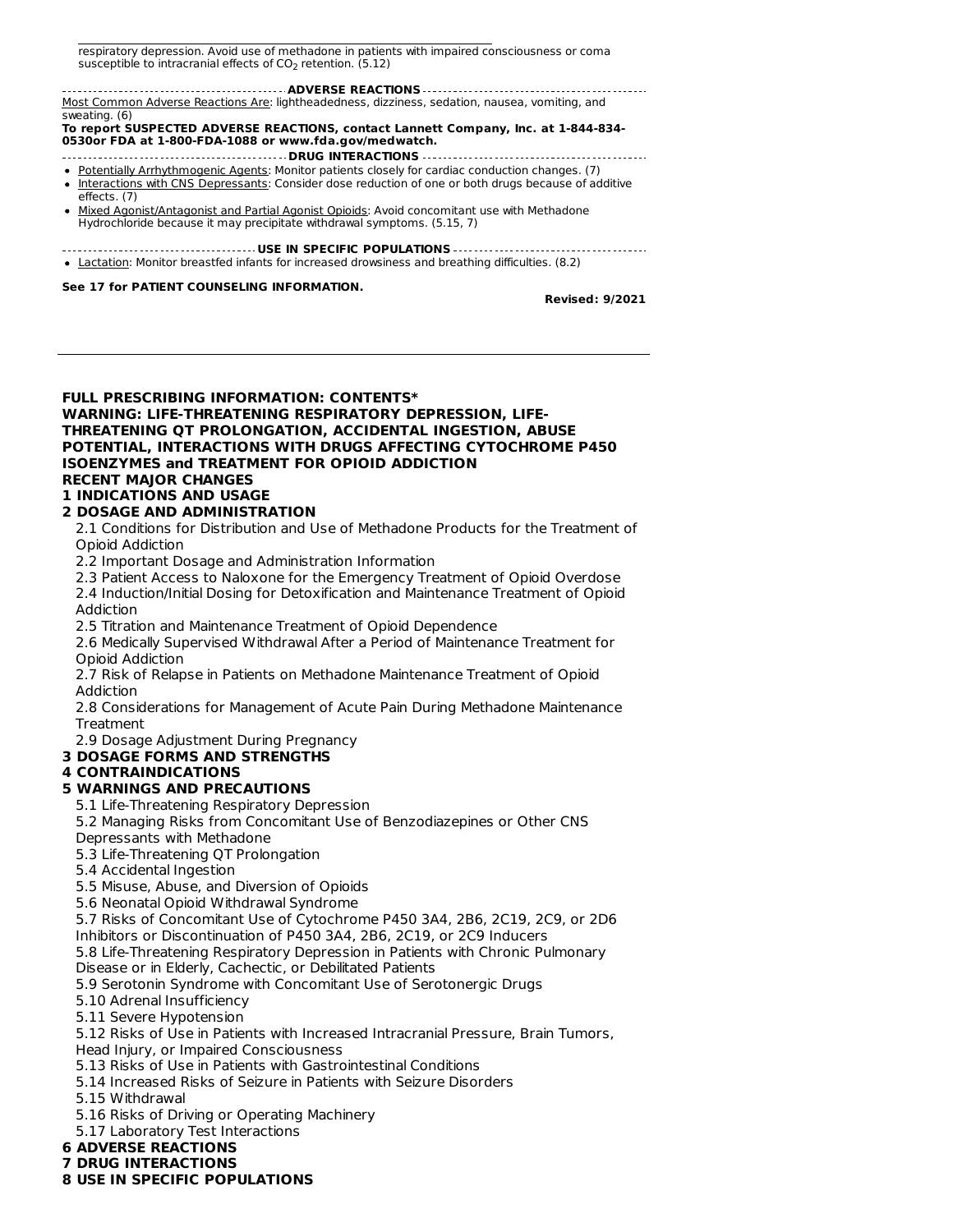- 8.1 Pregnancy
- 8.2 Lactation
- 8.3 Females and Males of Reproductive Potential
- 8.4 Pediatric Use
- 8.5 Geriatric Use
- 8.6 Hepatic Impairment
- 8.7 Renal Impairment

### **9 DRUG ABUSE AND DEPENDENCE**

- 9.1 Controlled Substance
- 9.2 Abuse
- 9.3 Dependence
- **10 OVERDOSAGE**

#### **11 DESCRIPTION**

#### **12 CLINICAL PHARMACOLOGY**

- 12.1 Mechanism of Action
- 12.2 Pharmacodynamics
- 12.3 Pharmacokinetics

#### **13 NONCLINICAL TOXICOLOGY**

13.1 Carcinogenesis, Mutagenesis, Impairment of Fertility

**16 HOW SUPPLIED/STORAGE AND HANDLING**

### **17 PATIENT COUNSELING INFORMATION**

\* Sections or subsections omitted from the full prescribing information are not listed.

**FULL PRESCRIBING INFORMATION**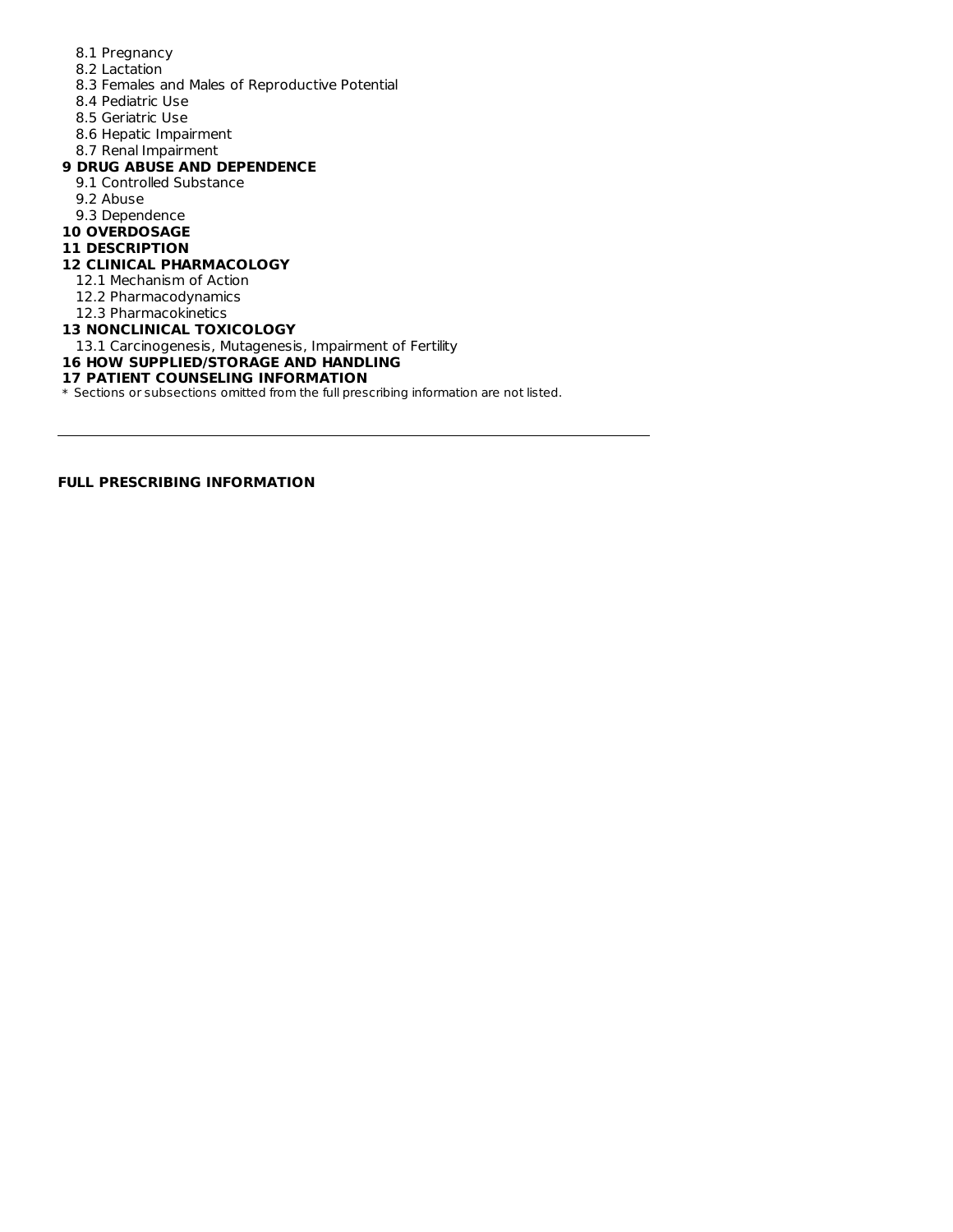#### **WARNING: LIFE-THREATENING RESPIRATORY DEPRESSION, LIFE-THREATENING QT PROLONGATION, ACCIDENTAL INGESTION, ABUSE POTENTIAL, INTERACTIONS WITH DRUGS AFFECTING CYTOCHROME P450 ISOENZYMES and TREATMENT FOR OPIOID ADDICTION**

### **Life-Threatening Respiratory Depression**

Respiratory depression, including fatal cases, have been reported during initiation and conversion of patients to methadone, and even when the drug has been used as recommended and not misused or abused [see Warnings and Precautions (5.1)]. Proper dosing and titration are essential and Methadone Hydrochloride should only be prescribed by healthcare professionals who are knowledgeable in the use of methadone for detoxification and maintenance treatment of opioid addiction. Monitor for respiratory depression, especially during initiation of Methadone Hydrochloride or following a dose increase. The peak respiratory depressant effect of methadone occurs later, and persists longer than the peak pharmacologic effect, especially during the initial dosing period.

### **Risks from Concomitant Use with Benzodiazepines or Other CNS Depressants**

**Concomitant use with benzodiazepines or other central nervous system(CNS) depressants, including alcohol, is a risk factor for respiratory depression and death [see Warnings and Precautions (5.2)].**

- **Reserve concomitant prescribing of benzodiazepines or other CNS depressants in patients in methadone treatment to those for whom alternatives to benzodiazepines or other CNS depressants are inadequate.**
- **Follow patients for signs and symptoms of respiratory depression and sedation. If the patient is visibly sedated, evaluate the cause of sedation and consider delaying or omitting daily methadone dosing.**

### **Life-Threatening QT Prolongation**

QT interval prolongation and serious arrhythmia (torsades de pointes) have occurred during treatment with methadone [see Warnings and Precautions (5.3)]. Most cases involve patients being treated for pain with large, multiple daily doses of methadone, although cases have been reported in patients receiving doses commonly used for maintenance treatment of opioid addiction. Closely monitor patients with risk factors for development of prolonged QT interval, a history of cardiac conduction abnormalities, and those taking medications affecting cardiac conduction for changes in cardiac rhythm during initiation and titration of Methadone Hydrochloride.

### **Accidental Ingestion**

**Accidental ingestion of Methadone Hydrochloride, especially by children, can result in fatal overdose of methadone [see Warnings and Precautions (5.4)].**

### **Misuse, Abuse, and Diversion of Opioids**

Methadone Hydrochloride contains methadone, an opioid agonist and Schedule II controlled substance with an abuse liability similar to other opioid agonists, legal or illicit [see Warnings and Precautions (5.5)].

### **Interactions with Drugs Affecting Cytochrome P450 Isoenzymes**

The concomitant use of Methadone Hydrochloride with all cytochrome P450 3A4, 2B6, 2C19, 2C9 or 2D6 inhibitors may result in an increase in methadone plasma concentrations, which could cause potentially fatal respiratory depression. In addition, discontinuation of concomitantly used cytochrome P450 3A4 2B6, 2C19, or 2C9 inducers may also result in an increase in methadone plasma concentration. Follow patients closely for respiratory depression and sedation, and consider dosage reduction with any changes of concomitant medications that can result in an increase in methadone levels [see Warnings and Precautions (5.7), Drug Interactions (7)].

### **Conditions for Distribution and Use of Methadone Products for the Treatment of Opioid Addiction**

**For detoxification and maintenance of opioid dependence, methadone should be administered in accordance with the treatment standards cited in 42 CFR Section 8, including limitations on unsupervised administration [see Dosage and Administration (2.1)].**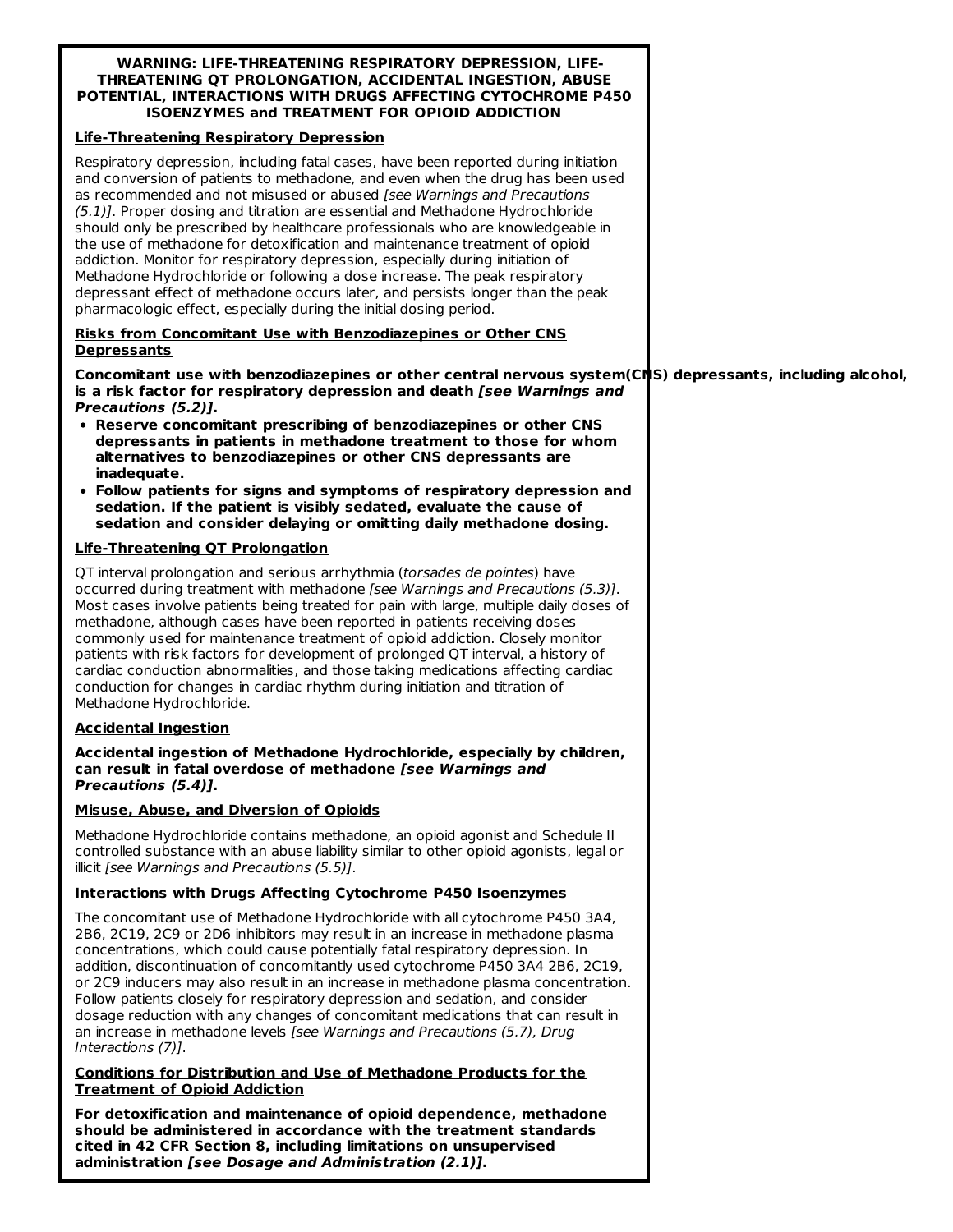### **1 INDICATIONS AND USAGE**

Methadone Hydrochloride contains methadone, an opioid agonist indicated for the:

- detoxification treatment of opioid addiction (heroin or other morphine-like drugs).
- maintenance treatment of opioid addiction (heroin or other morphine-like drugs), in conjunction with appropriate social and medical services.

### Limitations of Use

Methadone products used for the treatment of opioid addiction in detoxification or maintenance programs are subject to the conditions for distribution and use required under 21 CFR, Title 42, Sec 8 [see Dosage and Administration (2.1)].

### **2 DOSAGE AND ADMINISTRATION**

### **2.1 Conditions for Distribution and Use of Methadone Products for the Treatment of Opioid Addiction**

Code of Federal Regulations, Title 42, Sec 8: Methadone products when used for the treatment of opioid addiction in detoxification or maintenance programs, shall be dispensed only by opioid treatment programs (and agencies, practitioners or institutions by formal agreement with the program sponsor) certified by the Substance Abuse and Mental Health Services Administration and approved by the designated state authority. Certified treatment programs shall dispense and use methadone in oral form only and according to the treatment requirements stipulated in the Federal Opioid Treatment Standards (42 CFR 8.12). See below for important regulatory exceptions to the general requirement for certification to provide opioid agonist treatment.

Failure to abide by the requirements in these regulations may result in criminal prosecution, seizure of the drug supply, revocation of the program approval, and injunction precluding operation of the program.

Regulatory Exceptions to the General Requirement for Certification to Provide Opioid Agonist Treatment

- During inpatient care, when the patient was admitted for any condition other than concurrent opioid addiction (pursuant to 21 CFR 1306.07(c)), to facilitate the treatment of the primary admitting diagnosis.
- During an emergency period of no longer than 3 days while definitive care for the addiction is being sought in an appropriately licensed facility (pursuant to 21 CFR 1306.07(b)).

### **2.2 Important Dosage and Administration Information**

Methadone Hydrochloride is for oral administration only. The preparation must not be injected. Package in child-resistant containers and inform patients that Methadone Hydrochloride should be kept out of reach of children to prevent accidental ingestion [see Patient Counseling Information (17)].

Consider the following important factors that differentiate methadone from other opioids:

- The peak respiratory depressant effect of methadone occurs later and persists longer than its peak pharmacologic effect.
- A high degree of opioid tolerance does not eliminate the possibility of methadone overdose, iatrogenic or otherwise. Deaths have been reported during conversion to methadone from chronic, high-dose treatment with other opioid agonists and during initiation of methadone treatment of addiction in subjects previously abusing high doses of other opioid agonists.
- There is high interpatient variability in absorption, metabolism, and relative analgesic potency. Population-based conversion ratios between methadone and other opioids are not accurate when applied to individuals.
- With repeated dosing, methadone is retained in the liver and then slowly released, prolonging the duration of potential toxicity.
- Steady-state plasma concentrations are not attained until 3 to 5 days after initiation of dosing.

Methadone Hydrochloride has a narrow therapeutic index, especially when combined with other drugs.

### **2.3 Patient Access to Naloxone for the Emergency Treatment of Opioid Overdose**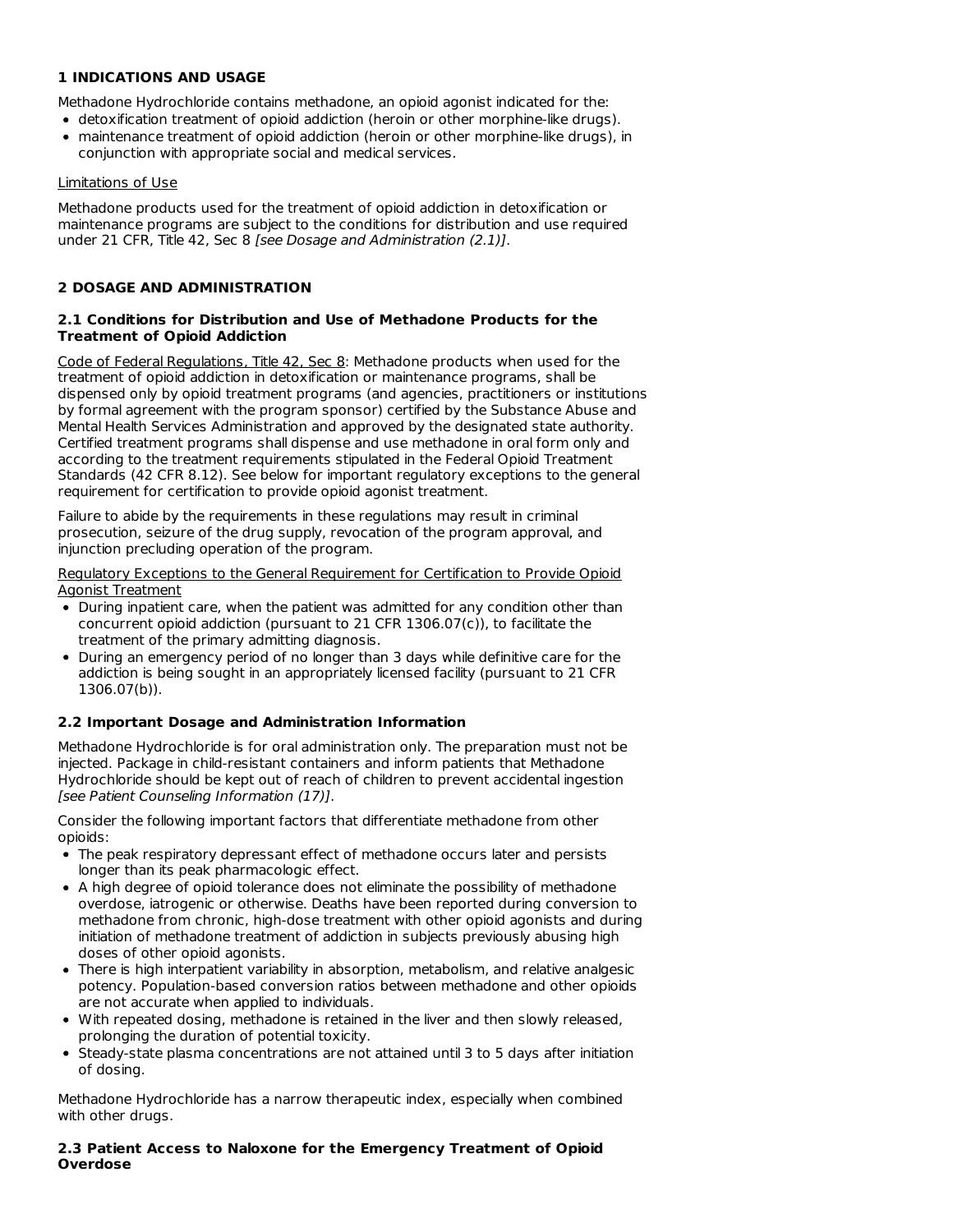Discuss the availability of naloxone for the emergency treatment of opioid overdose with the patient and caregiver. Because patients being treated with methadone may be at risk for opioid overdose during initiation or titration, or in the case of relapse to illicit use, strongly consider prescribing naloxone for the emergency treatment of opioid overdose, both when initiating and renewing treatment with Methadone Hydrochloride. Also consider prescribing naloxone if the patient has household members (including children) or other close contacts at risk for accidental ingestion or opioid overdose [see Warnings and Precautions (5.1)].

Advise patients and caregivers that naloxone may also be administered for a known or suspected overdose with Methadone Hydrochloride itself [see Overdosage (10)].

Inform patients and caregivers of their options for obtaining naloxone as permitted by individual state naloxone dispensing and prescribing regulations (e.g., by prescription, directly from a pharmacist, or as part of a community-based program) [see Patient Counseling Information (17)].

### **2.4 Induction/Initial Dosing for Detoxification and Maintenance Treatment of Opioid Addiction**

For detoxification and maintenance of opiate dependence, methadone should be administered in accordance with the treatment standards cited in 42 CFR Section 8.12, including limitations on unsupervised administration.

Administer the initial methadone dose under supervision, when there are no signs of sedation or intoxication, and the patient shows symptoms of withdrawal. An initial single dose of 20 to 30 mg of methadone will often be sufficient to suppress withdrawal symptoms. The initial dose should not exceed 30 mg.

To make same-day dosing adjustments, have the patient wait 2 to 4 hours for further evaluation, when peak levels have been reached. Provide an additional 5 to 10 mg of methadone if withdrawal symptoms have not been suppressed or if symptoms reappear.

The total daily dose of methadone on the first day of treatment should not ordinarily exceed 40 mg. Adjust the dose over the first week of treatment based on control of withdrawal symptoms at the time of expected peak activity (i.e., 2 to 4 hours after dosing). When adjusting the dose, keep in mind that methadone will accumulate over the first several days of dosing; deaths have occurred in early treatment due to the cumulative effects. Instruct patients that the dose will "hold" for a longer period of time as tissue stores of methadone accumulate.

Use lower initial doses for patients whose tolerance is expected to be low at treatment entry. Any patient who has not taken opioids for more than 5 days may no longer be tolerant. Do not determine initial doses based on previous treatment episodes or dollars spent per day on illicit drug use. Also consider concurrent medications and the general condition and medical status of the patient when selecting the initial dose.

During the induction phase of methadone maintenance treatment, patients are being withdrawn from other opioids and may show typical withdrawal symptoms. Monitor patients for signs and symptoms of opioid withdrawal including: lacrimation, rhinorrhea, sneezing, yawning, excessive perspiration, goose- flesh, fever, chilliness alternating with flushing, restlessness, irritability, weakness, anxiety, depression, dilated pupils, tremors, tachycardia, abdominal cramps, body aches, involuntary twitching and kicking movements, anorexia, nausea, vomiting, diarrhea, intestinal spasms, and weight loss and consider dose adjustment as indicated.

#### Short-Term Detoxification

For a brief course of stabilization followed by a period of medically supervised withdrawal, titrate the patient to a total daily dose of about 40 mg in divided doses to achieve an adequate stabilizing level. After 2 to 3 days of stabilization, gradually decrease the dose of methadone. Decrease the dose of methadone on a daily basis or at 2-day intervals, keeping the amount of methadone sufficient to keep withdrawal symptoms at a tolerable level. Hospitalized patients may tolerate a daily reduction of 20% of the total daily dose. Ambulatory patients may need a slower schedule.

### **2.5 Titration and Maintenance Treatment of Opioid Dependence**

Titrate patients in maintenance treatment to a dose that prevents opioid withdrawal symptoms for 24 hours, reduces drug hunger or craving, and blocks or attenuates the euphoric effects of self-administered opioids, ensuring that the patient is tolerant to the sedative effects of methadone. Most commonly, clinical stability is achieved at doses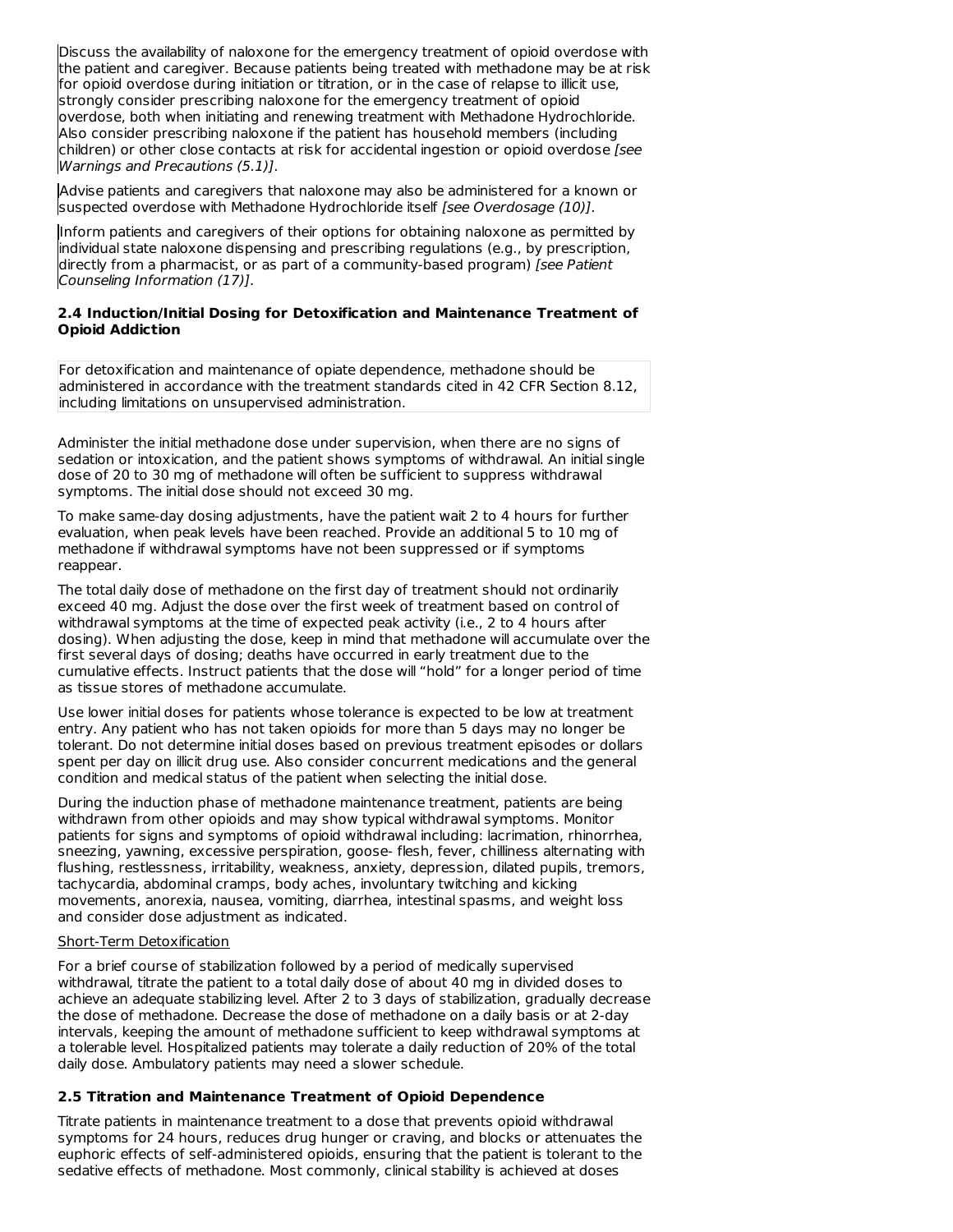between 80 to 120 mg/day. During prolonged administration of methadone, monitor patients for persistent constipation and manage accordingly.

#### **2.6 Medically Supervised Withdrawal After a Period of Maintenance Treatment for Opioid Addiction**

There is considerable variability in the appropriate rate of methadone taper in patients choosing medically supervised withdrawal from methadone treatment. Dose reductions should generally be less than 10% of the established tolerance or maintenance dose, and 10- to 14-day intervals should elapse between dose reductions. Apprise patients of the high risk of relapse to illicit drug use associated with discontinuation of methadone maintenance treatment. Do not abruptly discontinue Methadone Hydrochloride in a physically dependent patient [see Warnings and Precautions (5.15)].

### **2.7 Risk of Relapse in Patients on Methadone Maintenance Treatment of Opioid Addiction**

Abrupt opioid discontinuation can lead to development of opioid withdrawal symptoms [see Drug Abuse and Dependence (9.3)]. Opioid withdrawal symptoms have been associated with an increased risk of relapse to illicit drug use in susceptible patients

### **2.8 Considerations for Management of Acute Pain During Methadone Maintenance Treatment**

Patients in methadone maintenance treatment for opioid dependence who experience physical trauma, postoperative pain, or other acute pain cannot be expected to derive analgesia from their existing dose of methadone. Such patients should be administered analgesics, including opioids, in doses that would otherwise be indicated for non methadone-treated patients with similar painful conditions. When opioids are required for management of acute pain in methadone maintenance patients, somewhat higher and/or more frequent doses will often be required than would be the case for nontolerant patients due to the opioid tolerance induced by methadone.

### **2.9 Dosage Adjustment During Pregnancy**

Methadone clearance may be increased during pregnancy. During pregnancy, a woman's methadone dose may need to be increased or the dosing interval decreased [see Use in Specific Populations (8.1)].

## **3 DOSAGE FORMS AND STRENGTHS**

Oral Solution:

10 mg methadone hydrochloride (equivalent to 8.95 mg of methadone) per mL (10 mg/mL) as a red, cherry-flavored solution in 30 mL or 1-liter bottles

## **4 CONTRAINDICATIONS**

Methadone Hydrochloride is contraindicated in patients with:

- Significant respiratory depression [see Warnings and Precautions (5.1)]
- Acute or severe bronchial asthma in an unmonitored setting or in the absence of resuscitative equipment [see Warnings and Precautions (5.8)]
- Known or suspected gastrointestinal obstruction, including paralytic ileus [see Warnings and Precautions (5.13)]
- Hypersensitivity (e.g., anaphylaxis) to methadone or any other ingredient in Methadone Hydrochloride [see Adverse Reactions (6)]

## **5 WARNINGS AND PRECAUTIONS**

### **5.1 Life-Threatening Respiratory Depression**

Serious, life-threatening, or fatal respiratory depression has been reported with the use of methadone, even when used as recommended. Respiratory depression, if not immediately recognized and treated, may lead to respiratory arrest and death. Respiratory depression from opioids is manifested by a reduced urge to breathe and a decreased rate of respiration, often associated with a "sighing" pattern of breathing (deep breaths separated by abnormally long pauses). Carbon dioxide (CO<sub>2</sub>) retention from opioid-induced respiratory depression can exacerbate the sedating effects of opioids. Management of respiratory depression may include close observation, supportive measures, and use of opioid antagonists, depending on the patient's clinical status [see Overdosage (10)].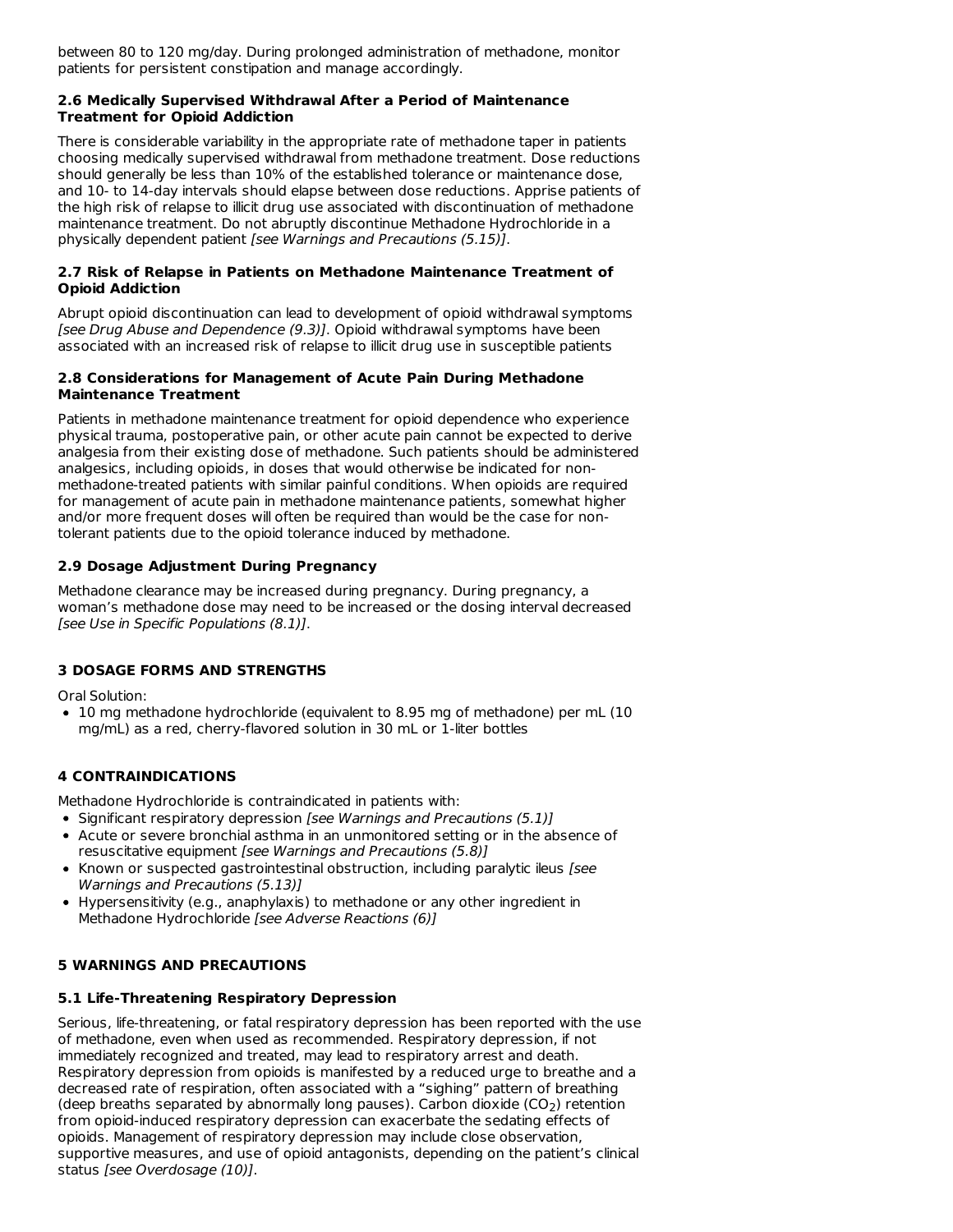While serious, life-threatening, or fatal respiratory depression can occur at any time during the use of Methadone Hydrochloride, the risk is greatest during the initiation of therapy or following a dose increase. The peak respiratory depressant effect of methadone occurs later, and persists longer than the peak pharmacologic effect, especially during the initial dosing period. Monitor patients closely for respiratory depression, when initiating therapy with Methadone Hydrochloride and following dose increases.

Instruct patients against use by individuals other than the patient for whom methadone was prescribed and to keep methadone out of the reach of children, as such inappropriate use may result in fatal respiratory depression [see Patient Counseling Information (17)].

To reduce the risk of respiratory depression, proper dosing and titration of methadone are essential [see Dosage and Administration (2.4)]. Overestimating the methadone dosage when initiating treatment can result in fatal overdose with the first dose.

To further reduce the risk of respiratory depression, consider the following:

- Patients tolerant to other opioids may be incompletely tolerant to methadone. Incomplete cross- tolerance is of particular concern for patients tolerant to other muopioid agonists. Deaths have been reported during conversion from chronic, highdose treatment with other opioid agonists. Follow induction directions closely to avoid inadvertent overdose [see Dosage and Administration (2.4)].
- Proper dosing and titration are essential and methadone should be overseen only by healthcare professionals who are knowledgeable in the pharmacokinetics and pharmacodynamics of methadone.

Educate patients and caregivers on how to recognize respiratory depression and emphasize the importance of calling 911 or getting emergency medical help right away in the event of a known or suspected overdose [see Patient Counseling Information  $(17)$ ].

Opioids can cause sleep-related breathing disorders including central sleep apnea (CSA) and sleep-related hypoxemia. Opioid use increases the risk of CSA in a dose-dependent fashion. In patients who present with CSA, consider decreasing the opioid dosage using best practices for opioid taper [see Dosage and Administration (2)].

#### Patient Access to Naloxone for the Emergency Treatment of Opioid Overdose

Discuss the availability of naloxone for the emergency treatment of opioid overdose with the patient and caregiver. Because patients being treated with methadone may be at risk for opioid overdose during initiation or titration, or in the case of relapse to illicit use, strongly consider prescribing naloxone for the emergency treatment of opioid overdose, both when initiating and renewing treatment with Methadone Hydrochloride. Also consider prescribing naloxone if the patient has household members (including children) or other close contacts at risk for accidental ingestion or opioid overdose [see Dosage and Administration (2.3)].

Advise patients and caregivers that naloxone may also be administered for a known or suspected overdose with Methadone Hydrochloride itself [see Overdosage (10)].

Inform patients and caregivers of their options for obtaining naloxone as permitted by individual state naloxone dispensing and prescribing requirements or guidelines (e.g., by prescription, directly from a pharmacist, or as part of a community-based program). Educate patients and caregivers on how to recognize respiratory depression and, if naloxone is prescribed, how to treat with naloxone. Emphasize the importance of calling 911 or getting emergency medical help, even if naloxone is administered [see Patient Counseling Information (17)].

#### **5.2 Managing Risks from Concomitant Use of Benzodiazepines or Other CNS Depressants with Methadone**

Concomitant use of methadone and benzodiazepines or other CNS depressants increases the risk of adverse reactions including overdose and death. Medicationassisted treatment of opioid use disorder, however, should not be categorically denied to patients taking these drugs. Prohibiting or creating barriers to treatment can pose an even greater risk of morbidity and mortality due to the opioid use disorder alone.

As a routine part of orientation to methadone treatment, educate patients about the risks of concomitant use of benzodiazepines, sedatives, opioid analgesics, or alcohol.

Develop strategies to manage use of prescribed or illicit benzodiazepines or other CNS depressants at admission to methadone treatment, or if it emerges as a concern during treatment. Adjustments to induction procedures and additional monitoring may be required. There is no evidence to support dose limitations or arbitrary caps of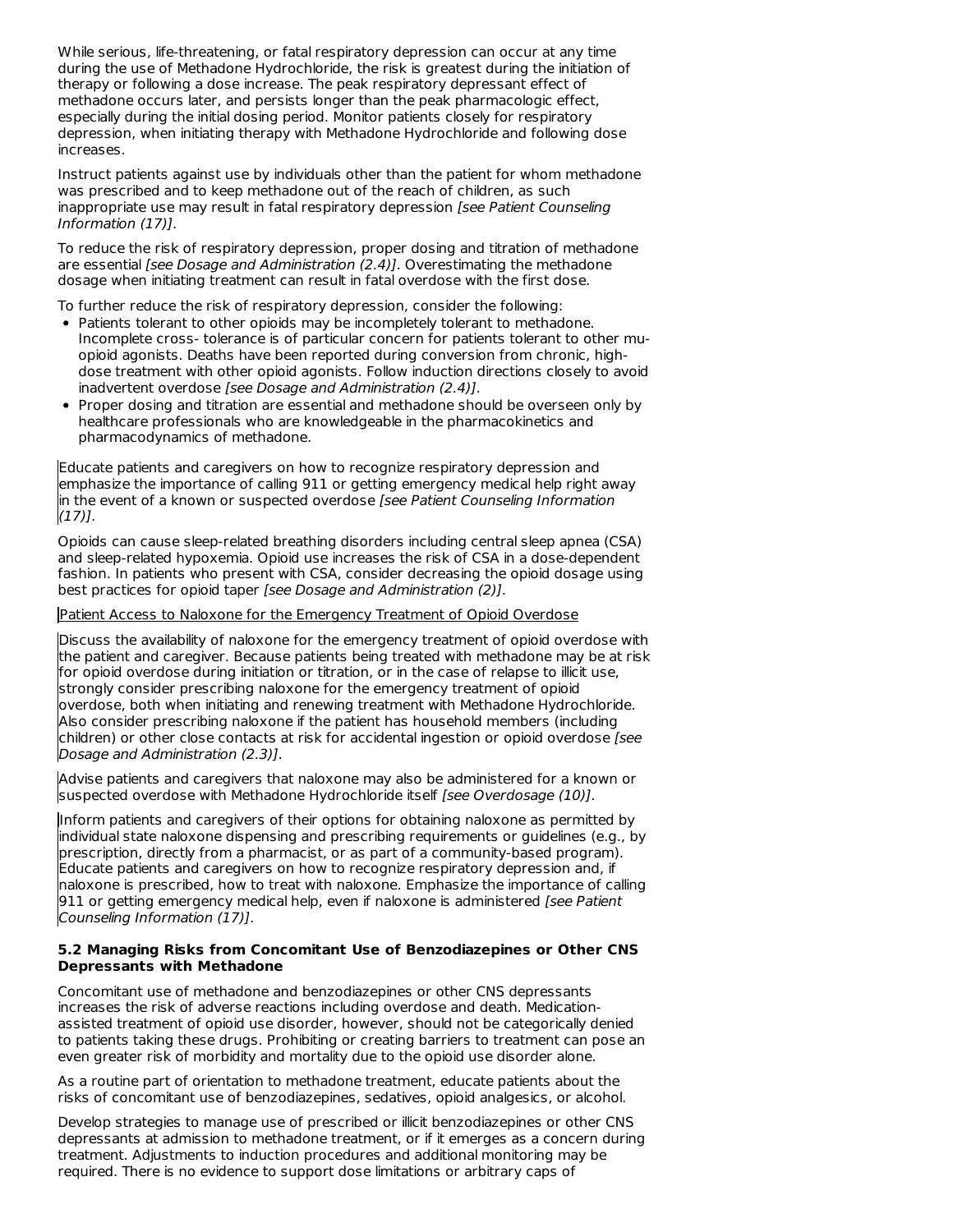methadone as a strategy to address benzodiazepine use in methadone-treated patients. However, if a patient is sedated at the time of methadone dosing, ensure that a medically-trained healthcare provider evaluates the cause of sedation and delays or omits the methadone dose if appropriate.

Cessation of benzodiazepines or other CNS depressants is preferred in most cases of concomitant use. In some cases monitoring in a higher level of care for taper may be appropriate. In others, gradually tapering a patient off a prescribed benzodiazepine or other CNS depressant or decreasing to the lowest effective dose may be appropriate.

For patients in methadone treatment, benzodiazepines are not the treatment of choice for anxiety or insomnia. Before co-prescribing benzodiazepines, ensure that patients are appropriately diagnosed and consider alternative medications and non-pharmacologic treatments to address anxiety or insomnia. Ensure that other healthcare providers prescribing benzodiazepines or other CNS depressants are aware of the patient's methadone treatment and coordinate care to minimize the risks associated with concomitant use.

If concomitant use is warranted, strongly consider prescribing naloxone for the emergency treatment of opioid overdose, as is recommended for all patients in methadone treatment for opioid use disorder [see Warnings and Precautions (5.1)].

In addition, take measures to confirm that patients are taking the medications prescribed and not diverting or supplementing with illicit drugs. Toxicology screening should test for prescribed and illicit benzodiazepines [see Drug Interactions (7)].

### **5.3 Life-Threatening QT Prolongation**

Cases of QT interval prolongation and serious arrhythmia (torsades de pointes) have been observed during treatment with methadone. These cases appear to be more commonly associated with, but not limited to, higher dose treatment (> 200 mg/day). Most cases involve patients being treated for pain with large, multiple daily doses of methadone, although cases have been reported in patients receiving doses commonly used for maintenance treatment of opioid addiction. In most patients on the lower doses typically used for maintenance, concomitant medications and/or clinical conditions such as hypokalemia were noted as contributing factors. However, the evidence strongly suggests that methadone possesses the potential for adverse cardiac conduction effects in some patients. The effects of methadone on the QT interval have been confirmed in in vivo laboratory studies, and methadone has been shown to inhibit cardiac potassium channels in in vitro studies.

Closely monitor patients with risk factors for development of prolonged QT interval (e.g., cardiac hypertrophy, concomitant diuretic use, hypokalemia, hypomagnesemia), a history of cardiac conduction abnormalities, and those taking medications affecting cardiac conduction. QT prolongation has also been reported in patients with no prior cardiac history who have received high doses of methadone.

Evaluate patients developing QT prolongation while on Methadone Hydrochloride treatment for the presence of modifiable risk factors, such as concomitant medications with cardiac effects, drugs which might cause electrolyte abnormalities, and drugs which might act as inhibitors of methadone metabolism.

Only initiate therapy with Methadone Hydrochloride in patients for whom the anticipated benefit outweighs the risk of QT prolongation and development of dysrhythmias that have been reported with high doses of methadone. The use of methadone in patients already known to have a prolonged QT interval has not been systematically studied.

### **5.4 Accidental Ingestion**

Accidental ingestion of even one dose of Methadone Hydrochloride, especially by children, can result in respiratory depression and death due to an overdose. Keep Methadone Hydrochloride out of reach of children to prevent accidental ingestion [see Warnings and Precautions (5.1)].

### **5.5 Misuse, Abuse, and Diversion of Opioids**

Methadone Hydrochloride contains methadone, an opioid agonist and a Schedule II controlled substance. Methadone can be abused in a manner similar to other opioid agonists, legal or illicit. Opioid agonists are sought by and people with opioid use disorders and are subject to criminal diversion.

Contact local state professional licensing board or state-controlled substances authority for information on how to prevent and detect abuse or diversion of this product.

## **5.6 Neonatal Opioid Withdrawal Syndrome**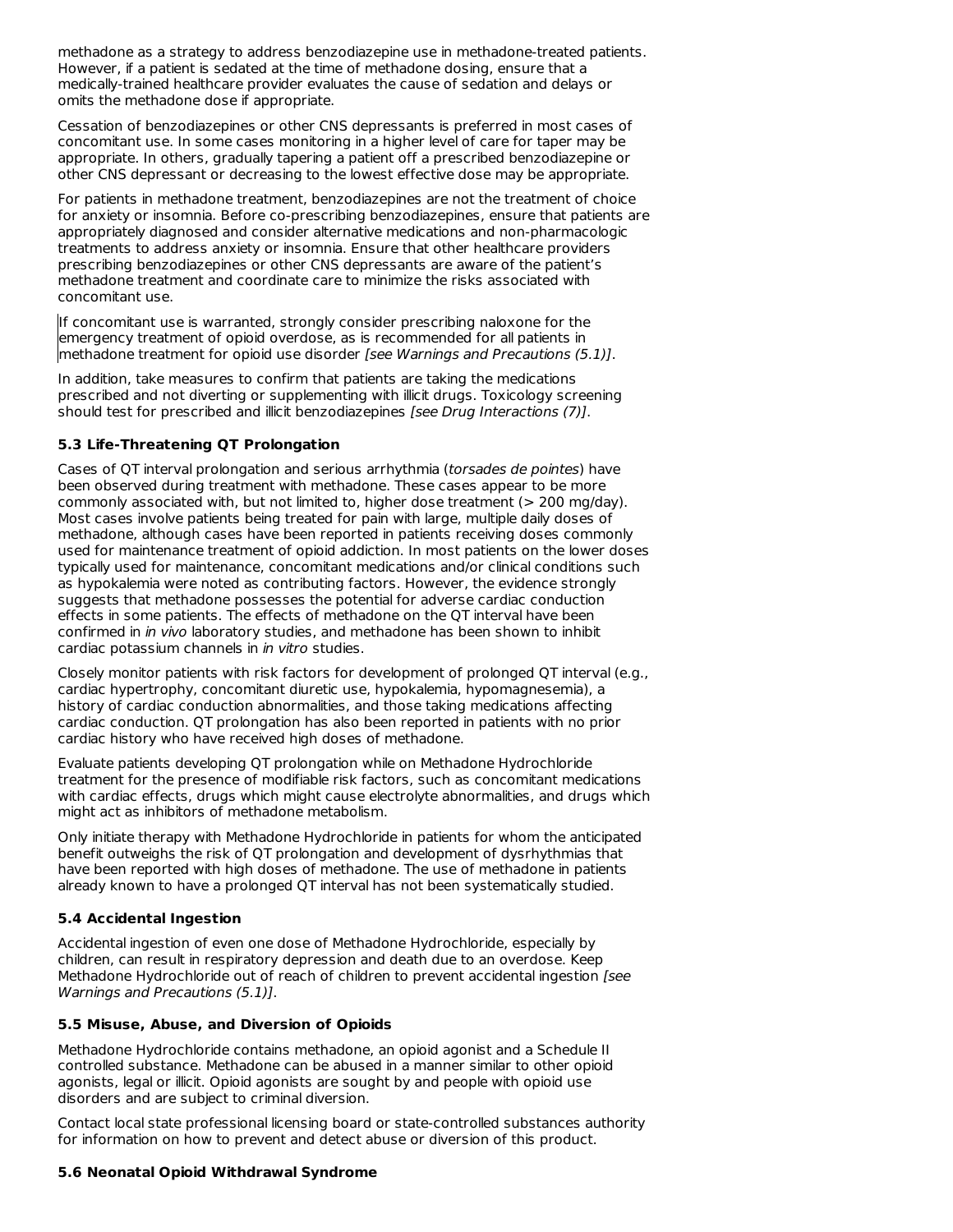Neonatal opioid withdrawal syndrome (NOWS) is an expected and treatable outcome of prolonged use of opioids during pregnancy, whether that use is medically-authorized or illicit. Unlike opioid withdrawal syndrome in adults, NOWS may be life-threatening if not recognized and treated in the neonate. Healthcare professionals should observe newborns for signs of NOWS and manage accordingly [see Use in Specific Populations  $(8.1)$ .

Advise pregnant women receiving opioid addiction treatment with Methadone Hydrochloride of the risk of neonatal opioid withdrawal syndrome and ensure that appropriate treatment will be available [see Use in Specific Populations (8.1)]. This risk must be balanced against the risk of untreated opioid addiction which often results in continued or relapsing illicit opioid use and is associated with poor pregnancy outcomes. Therefore, prescribers should discuss the importance and benefits of management of opioid addiction throughout pregnancy.

### **5.7 Risks of Concomitant Use of Cytochrome P450 3A4, 2B6, 2C19, 2C9, or 2D6 Inhibitors or Discontinuation of P450 3A4, 2B6, 2C19, or 2C9 Inducers**

Concomitant use of Methadone Hydrochloride with CYP3A4, CYP2B6, CYP2C19, CYP2C9, or CYP2D6 inhibitors, may increase plasma concentrations of methadone, prolong opioid adverse reactions, and may cause potentially fatal respiratory depression, particularly when an inhibitor is added after a stable dose of Methadone Hydrochloride is achieved. Similarly, discontinuation of concomitant CYP3A4, CYP2B6, CYP2C19, or CYP2C9 inducers in Methadone Hydrochloride-treated patients may increase methadone plasma concentrations resulting in fatal respiratory depression. Consider dosage reduction of Methadone Hydrochloride when using concomitant CYP3A4, CYP2B6, CYP2C19, CYP2C9 or CYP2D6 inhibitors or discontinuing CYP3A4, CYP2B6, CYP2C19, or CYP2C9 inducers in methadone-treated patients, and follow patients closely at frequent intervals for signs and symptoms of respiratory depression and sedation [see Drug Interactions (7)].

Addition of CYP3A4, CYP2B6, CYP2C19, or CYP2C9 inducers or discontinuation of a CYP3A4, CYP2B6, CYP2C19, CYP2C9, or CYP2D6 inhibitors in patients treated with Methadone Hydrochloride may decrease methadone plasma concentrations, reducing efficacy and may lead to opioid withdrawal symptoms in patients physically dependent on methadone. When using Methadone Hydrochloride with CYP3A4, CYP2B6, CYP2C19, or CYP2C9 inducers or discontinuing CYP3A4, CYP2B6, CYP2C19, CYP2C9, or CYP2D6 inhibitors, follow patients for signs or symptoms of opioid withdrawal and consider increasing the Methadone Hydrochloride dosage as needed [see Drug Interactions (7)].

### **5.8 Life-Threatening Respiratory Depression in Patients with Chronic Pulmonary Disease or in Elderly, Cachectic, or Debilitated Patients**

The use of Methadone Hydrochloride in patients with acute or severe bronchial asthma in an unmonitored setting or in the absence of resuscitative equipment is contraindicated.

### Patients with Chronic Pulmonary Disease

Methadone Hydrochloride-treated patients with significant chronic obstructive pulmonary disease or cor pulmonale, and those with a substantially decreased respiratory reserve, hypoxia, hypercapnia, or pre-existing respiratory depression are at increased risk of decreased respiratory drive including apnea, even at recommended dosages of Methadone Hydrochloride [see Warnings and Precautions (5.1)].

### Elderly, Cachectic, or Debilitated Patients

Life-threatening respiratory depression is more likely to occur in elderly, cachectic, or debilitated patients because they may have altered pharmacokinetics or altered clearance compared to younger, healthier patients [see Warnings and Precautions (5.1)].

Monitor such patients closely, particularly when initiating and titrating Methadone Hydrochloride and when Methadone Hydrochloride is given concomitantly with other drugs that depress respiration [see Warnings and Precautions (5.2)].

## **5.9 Serotonin Syndrome with Concomitant Use of Serotonergic Drugs**

Cases of serotonin syndrome, a potentially life-threatening condition, have been reported during concomitant use of Methadone Hydrochloride with serotonergic drugs. Serotonergic drugs include selective serotonin reuptake inhibitors (SSRIs), serotonin and norepinephrine reuptake inhibitors (SNRIs), tricyclic antidepressants (TCAs), triptans, 5- HT3 receptor antagonists, drugs that affect the serotonergic neurotransmitter system (e.g., mirtazapine, trazodone, tramadol), certain muscle relaxants (i.e., cyclobenzaprine, metaxalone), and drugs that impair metabolism of serotonin (including MAO inhibitors, both those intended to treat psychiatric disorders and others, such as linezolid and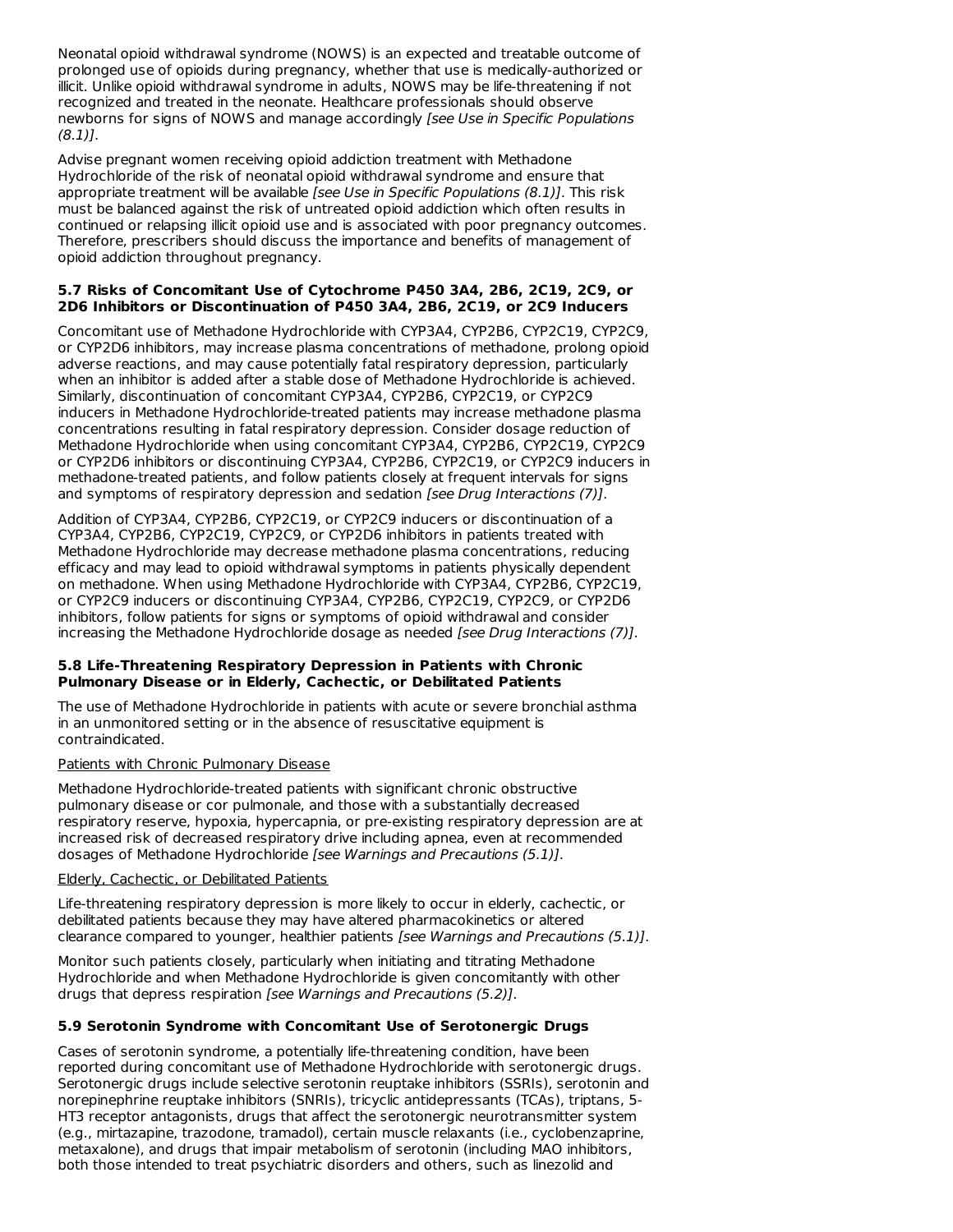intravenous methylene blue) [see Drug Interactions (7)]. This may occur within the recommended dosage range.

Serotonin syndrome symptoms may include mental status changes (e.g., agitation, hallucinations, coma), autonomic instability (e.g., tachycardia, labile blood pressure, hyperthermia), neuromuscular aberrations (e.g., hyperreflexia, incoordination, rigidity), and/or gastrointestinal symptoms (e.g., nausea, vomiting, diarrhea). The onset of symptoms generally occurs within several hours to a few days of concomitant use, but may occur later than that. Discontinue Methadone Hydrochloride if serotonin syndrome is suspected.

### **5.10 Adrenal Insufficiency**

Cases of adrenal insufficiency have been reported with opioid use, more often following greater than one month of use. Presentation of adrenal insufficiency may include nonspecific symptoms and signs including nausea, vomiting, anorexia, fatigue, weakness, dizziness, and low blood pressure. If adrenal insufficiency is suspected, confirm the diagnosis with diagnostic testing as soon as possible. If adrenal insufficiency is diagnosed, treat with physiologic replacement doses of corticosteroids. Wean the patient off of the opioid to allow adrenal function to recover and continue corticosteroid treatment until adrenal function recovers. Other opioids may be tried as some cases reported use of a different opioid without recurrence of adrenal insufficiency. The information available does not identify any particular opioids as being more likely to be associated with adrenal insufficiency.

#### **5.11 Severe Hypotension**

Methadone may cause severe hypotension including orthostatic hypotension and syncope in ambulatory patients. There is an increased risk in patients whose ability to maintain normal blood pressure is compromised by a reduced blood volume or concurrent administration of certain CNS depressant drugs (e.g., phenothiazines or general anesthetics) [see Drug Interactions (7)]. Monitor these patients for signs of hypotension after initiating or titrating the dosage of Methadone Hydrochloride. In patients with circulatory shock, Methadone Hydrochloride may cause vasodilation that can further reduce cardiac output and blood pressure. Avoid the use of Methadone Hydrochloride in patients with circulatory shock.

#### **5.12 Risks of Use in Patients with Increased Intracranial Pressure, Brain Tumors, Head Injury, or Impaired Consciousness**

In patients who may be susceptible to the intracranial effects of CO<sub>2</sub> retention (e.g., those with evidence of increased intracranial pressure or brain tumors), Methadone Hydrochloride may reduce respiratory drive, and the resultant CO $_2$  retention can further increase intracranial pressure. Monitor such patients for signs of sedation and respiratory depression, particularly when initiating therapy with methadone.

Opioids may also obscure the clinical course in a patient with a head injury.

Avoid the use of methadone in patients with impaired consciousness or coma.

#### **5.13 Risks of Use in Patients with Gastrointestinal Conditions**

Methadone Hydrochloride is contraindicated in patients with known or suspected gastrointestinal obstruction, including paralytic ileus. The methadone in Methadone Hydrochloride may cause spasm of the sphincter of Oddi. Opioids may cause increases in the serum amylase. Monitor patients with biliary tract disease, including acute pancreatitis, for worsening symptoms.

#### **5.14 Increased Risks of Seizure in Patients with Seizure Disorders**

Methadone may increase frequency of seizures in patients with seizure disorders and increase the risks of seizures occurring in other clinical settings associated with seizures. Monitor patients with a history of seizure disorders for worsened seizure control during Methadone Hydrochloride therapy.

#### **5.15 Withdrawal**

Avoid the use of mixed agonist/antagonist (i.e., pentazocine, nalbuphine, and butorphanol) or partial agonist (e.g., buprenorphine) analgesics in patients who are receiving a full opioid agonist, including Methadone Hydrochloride. In these patients, mixed agonists/antagonist and partial agonist analgesics may precipitate withdrawal symptoms [see Drug Interactions (7)].

When discontinuing Methadone Hydrochloride, gradually taper the dosage [see Dosage and Administration (2.6, 2.7)]. Do not abruptly discontinue Methadone Hydrochloride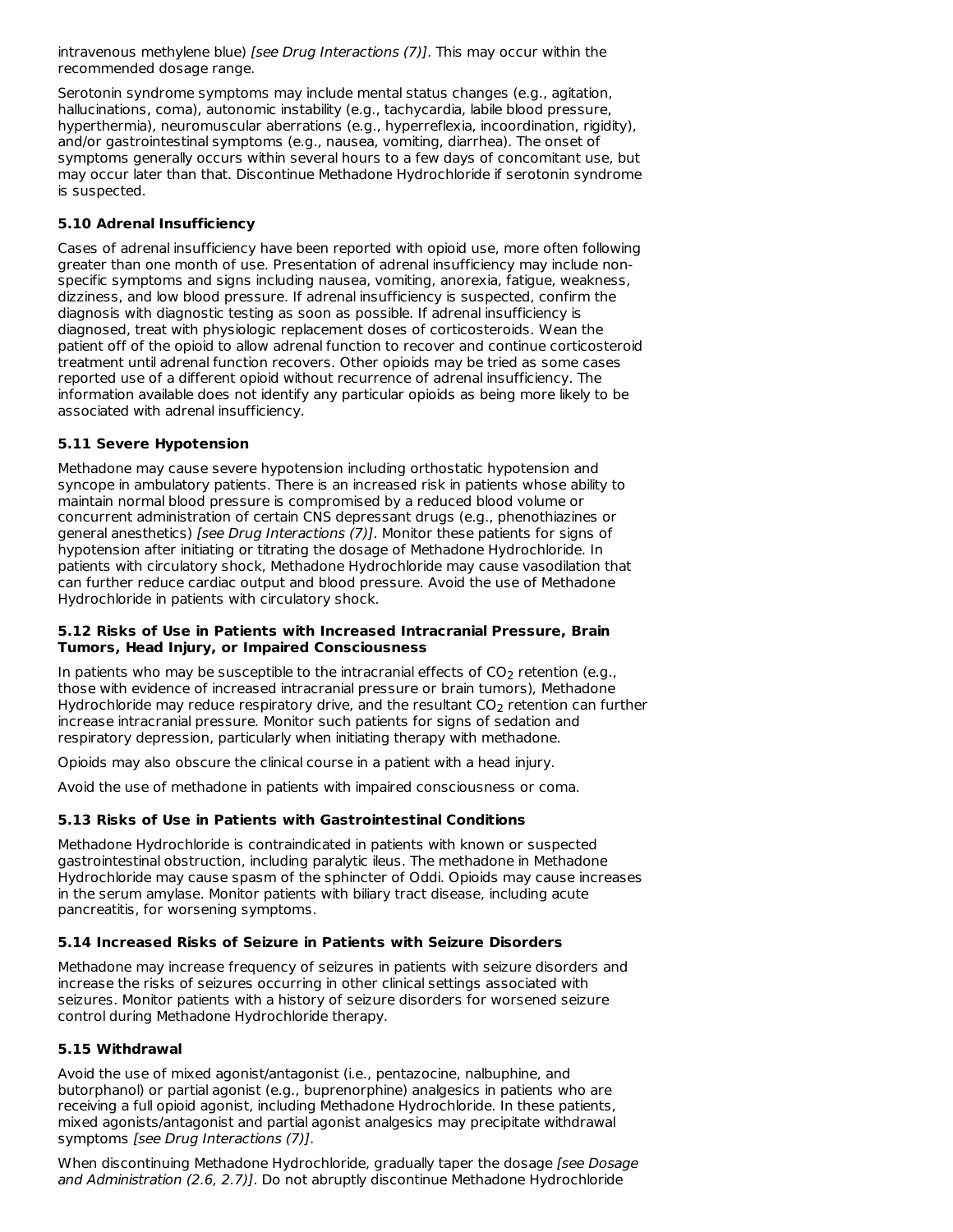### **5.16 Risks of Driving or Operating Machinery**

Methadone Hydrochloride may impair the mental or physical abilities needed to perform potentially hazardous activities such as driving a car or operating machinery. Warn patients not to drive or operate dangerous machinery unless they are tolerant to the effects of Methadone Hydrochloride and know how they will react to the medication [see Patient Counseling Information (17)].

### **5.17 Laboratory Test Interactions**

False positive urine drug screens for methadone have been reported for several drugs including diphenhydramine, doxylamine, clomipramine, chlorpromazine, thioridazine, quetiapine, and verapamil.

# **6 ADVERSE REACTIONS**

The following serious adverse reactions and/or conditions are described, or described in greater detail, in other sections:

- Respiratory Depression [see Warnings and Precautions (5.1)]
- Interactions with Benzodiazepines and other CNS Depressants [see Warnings and Precautions (5.2)]
- OT Prolongation [see Warnings and Precautions (5.3)]
- Serotonin Syndrome [see Warnings and Precautions (5.9)]
- Adrenal Insufficiency [see Warnings and Precautions (5.10)]
- Severe Hypotension [see Warnings and Precautions (5.11)]
- Gastrointestinal Adverse Reactions [see Warnings and Precautions (5.13)]
- Seizures [see Warnings and Precautions (5.14)]
- Withdrawal [see Warnings and Precautions (5.15)]

The following adverse reactions have been identified during post-approval use of methadone. Because these reactions are reported voluntarily from a population of uncertain size, it is not always possible to reliably estimate their frequency or establish a causal relationship to drug exposure.

The major hazards of methadone are respiratory depression and, to a lesser degree, systemic hypotension. Respiratory arrest, shock, cardiac arrest, and death have occurred.

The most frequently observed adverse reactions include lightheadedness, dizziness, sedation, nausea, vomiting, and sweating. These effects seem to be more prominent in ambulatory patients and in those who are not suffering severe pain.

Other adverse reactions include the following:

Body as a Whole: asthenia (weakness), edema, headache

Cardiovascular: arrhythmias, bigeminal rhythms, bradycardia, cardiomyopathy, ECG abnormalities, extrasystoles, flushing, heart failure, hypotension, palpitations, phlebitis, QT interval prolongation, syncope, T-wave inversion, tachycardia, torsade de pointes, ventricular fibrillation, ventricular tachycardia

Central Nervous System: agitation, confusion, disorientation, dysphoria, euphoria, insomnia, hallucinations, seizures, visual disturbances, congenital oculomotor disorders (nystagmus, strabismus)

#### Endocrine: hypogonadism

Gastrointestinal: abdominal pain, anorexia, biliary tract spasm, constipation, dry mouth, glossitis

Hematologic: Reversible thrombocytopenia has been described in opioid addicts with chronic hepatitis.

Metabolic: hypokalemia, hypomagnesemia, weight gain

Musculoskeletal: decreased muscle mass and strength, osteoporosis and fractures

Renal: antidiuretic effect, urinary retention or hesitancy

Reproductive: amenorrhea, reduced libido and/or potency, reduced ejaculate volume, reduced seminal vesicle and prostate secretions, decreased sperm motility, abnormalities in sperm morphology

Respiratory: pulmonary edema, respiratory depression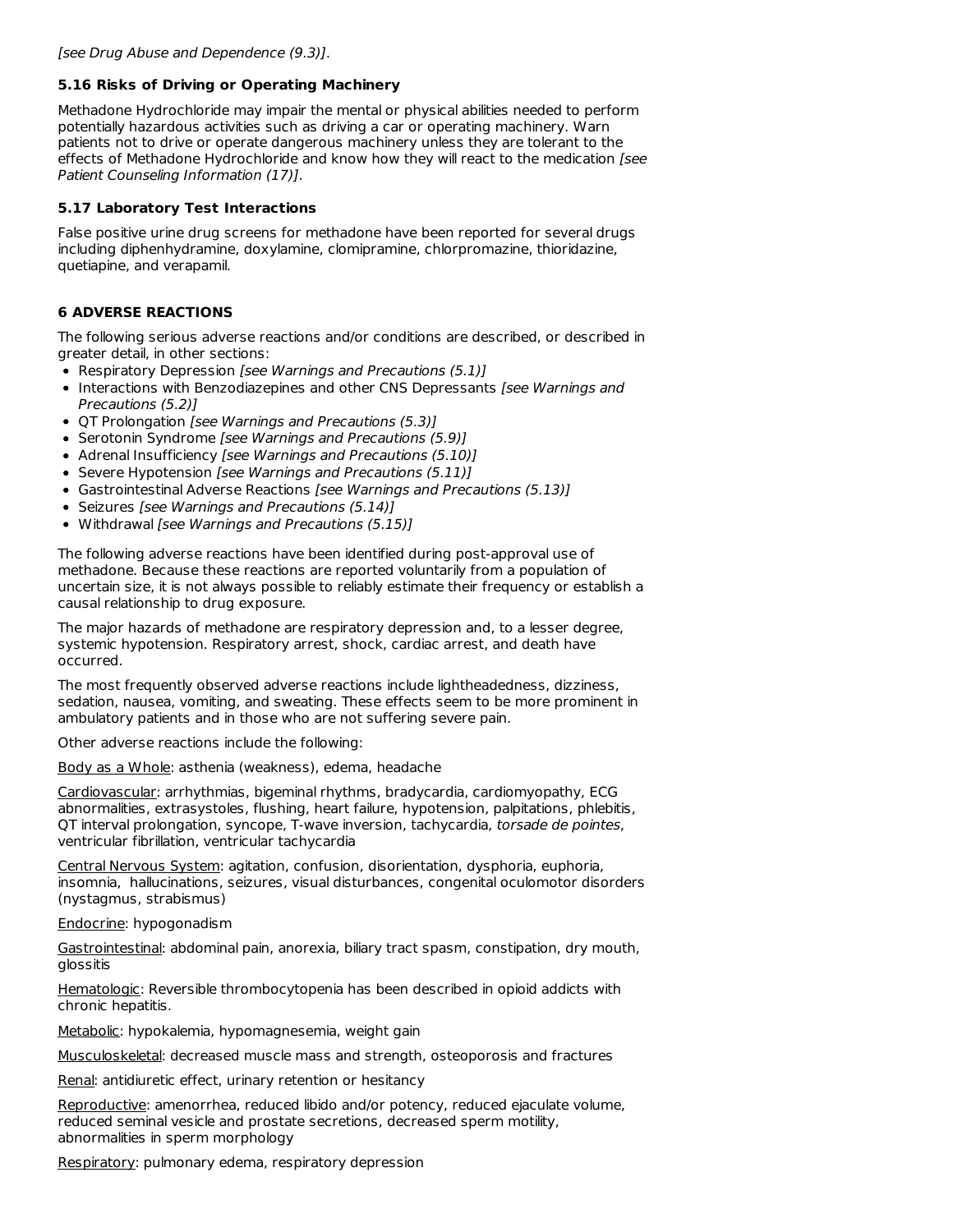Skin and Subcutaneous Tissue: pruritus, urticaria, other skin rashes, and rarely, hemorrhagic urticaria

Hypersensitivity: Anaphylaxis has been reported with ingredients contained in Methadone Hydrochloride.

Serotonin syndrome: Cases of serotonin syndrome, a potentially life-threatening condition, have been reported during concomitant use of opioids with serotonergic drugs.

Adrenal insufficiency: Cases of adrenal insufficiency have been reported with opioid use, more often following greater than one month of use.

Androgen deficiency: Cases of androgen deficiency have occurred with chronic use of opioids [see Clinical Pharmacology (12.2)].

### **7 DRUG INTERACTIONS**

|                     | Benzodiazepines and Other Central Nervous System (CNS) Depressants                                                                                                                                                                                                                                                                                                                                                                                                                                                                                                                                                                                                                                                                                                                                                                                                                                                                                               |
|---------------------|------------------------------------------------------------------------------------------------------------------------------------------------------------------------------------------------------------------------------------------------------------------------------------------------------------------------------------------------------------------------------------------------------------------------------------------------------------------------------------------------------------------------------------------------------------------------------------------------------------------------------------------------------------------------------------------------------------------------------------------------------------------------------------------------------------------------------------------------------------------------------------------------------------------------------------------------------------------|
| Clinical<br>Impact: | Due to additive pharmacologic effect, the concomitant use of<br>benzodiazepines or other CNS depressants, including alcohol, increases<br>the risk of respiratory depression, profound sedation, coma, and death.                                                                                                                                                                                                                                                                                                                                                                                                                                                                                                                                                                                                                                                                                                                                                |
| Intervention:       | Cessation of benzodiazepines or other CNS depressants is preferred in<br>most cases of concomitant use. In some cases, monitoring in a higher level<br>of care for taper may be appropriate. In others, gradually tapering a patient<br>off of a prescribed benzodiazepine or other CNS depressant or decreasing<br>to the lowest effective dose may be appropriate.<br>Before co-prescribing benzodiazepines for anxiety or insomnia, ensure that<br>patients are appropriately diagnosed and consider alternative medications<br>and non-pharmacologic treatments[see Warnings and Precautions (5.2)].<br>If concomitant use is warranted, strongly consider prescribing naloxone<br>for the emergency treatment of opioid overdose, as is recommended for all<br>patients in treatment for opioid use disorder[see Warnings and Precautions<br>$(5.1)$ .                                                                                                      |
| Examples:           | Alcohol, benzodiazepines, and other sedatives/hypnotics, anxiolytics,<br>tranquilizers, muscle relaxants, general anesthetics, antipsychotics, other<br>opioids.                                                                                                                                                                                                                                                                                                                                                                                                                                                                                                                                                                                                                                                                                                                                                                                                 |
|                     | Inhibitors of CYP3A4, CYP2B6, CYP2C19, CYP2C9, or CYP2D6                                                                                                                                                                                                                                                                                                                                                                                                                                                                                                                                                                                                                                                                                                                                                                                                                                                                                                         |
| Clinical<br>Impact: | Methadone undergoes hepatic N-demethylation by several cytochrome<br>P450 (CYP) isoforms, including CYP3A4, CYP2B6, CYP2C19, CYP2C9, and<br>CYP2D6. The concomitant use of methadone and CYP3A4, CYP2B6,<br>CYP2C19, CYP2C9, or CYP2D6 inhibitors can increase the plasma<br>concentration of methadone, resulting in increased or prolonged opioid<br>effects, and may result in a fatal overdose, particularly when an inhibitor is<br>added after a stable dose of methadone is achieved. These effects may be<br>more pronounced with concomitant use of drugs that inhibit more than<br>one of the CYP enzymes listed above.<br>After stopping a CYP3A4, CYP2B6, CYP2C19, CYP2C9, or CYP2D6 inhibitor,<br>as the effects of the inhibitor decline, the methadone plasma concentration<br>can decrease[see Clinical Pharmacology (12.3)], resulting in decreased<br>opioid efficacy or withdrawal symptoms in patients physically dependent on<br>methadone. |
| Intervention:       | If concomitant use is necessary, consider dosage reduction of methadone<br>until stable drug effects are achieved. Monitor patients for respiratory<br>depression and sedation at frequent intervals.<br>If a CYP3A4, CYP2B6, CYP2C19, CYP2C9, or CYP2D6 inhibitor is<br>discontinued, follow patients for signs of opioid withdrawal and consider<br>increasing the methadone dosage until stable drug effects are achieved.                                                                                                                                                                                                                                                                                                                                                                                                                                                                                                                                    |
| <i>Examples:</i>    | Macrolide antibiotics (e.g., erythromycin), azole-antifungal agents (e.g.,<br>ketoconazole), protease inhibitors (e.g., ritonavir), fluconazole,<br>fluvoxamine, some selective serotonin reuptake inhibitors (SSRIs) (e.g.,<br>sertraline, fluvoxamine)                                                                                                                                                                                                                                                                                                                                                                                                                                                                                                                                                                                                                                                                                                         |
|                     | Inducers of CYP3A4, CYP2B6, CYP2C19, or CYP2C9                                                                                                                                                                                                                                                                                                                                                                                                                                                                                                                                                                                                                                                                                                                                                                                                                                                                                                                   |
| Clinical<br>mnart.  | The concomitant use of methadone and CYP3A4, CYP2B6, CYP2C19, or<br>CYP2C9 inducers can decrease the plasma concentration of<br>methadone[see Clinical Pharmacology (12.3)], resulting in decreased<br>efficacy or onset of withdrawal symptoms in patients physically dependent<br>on methadone. These effects could be more pronounced with concomitant<br>use of drugs that can induce multiple CYP enzymes.                                                                                                                                                                                                                                                                                                                                                                                                                                                                                                                                                  |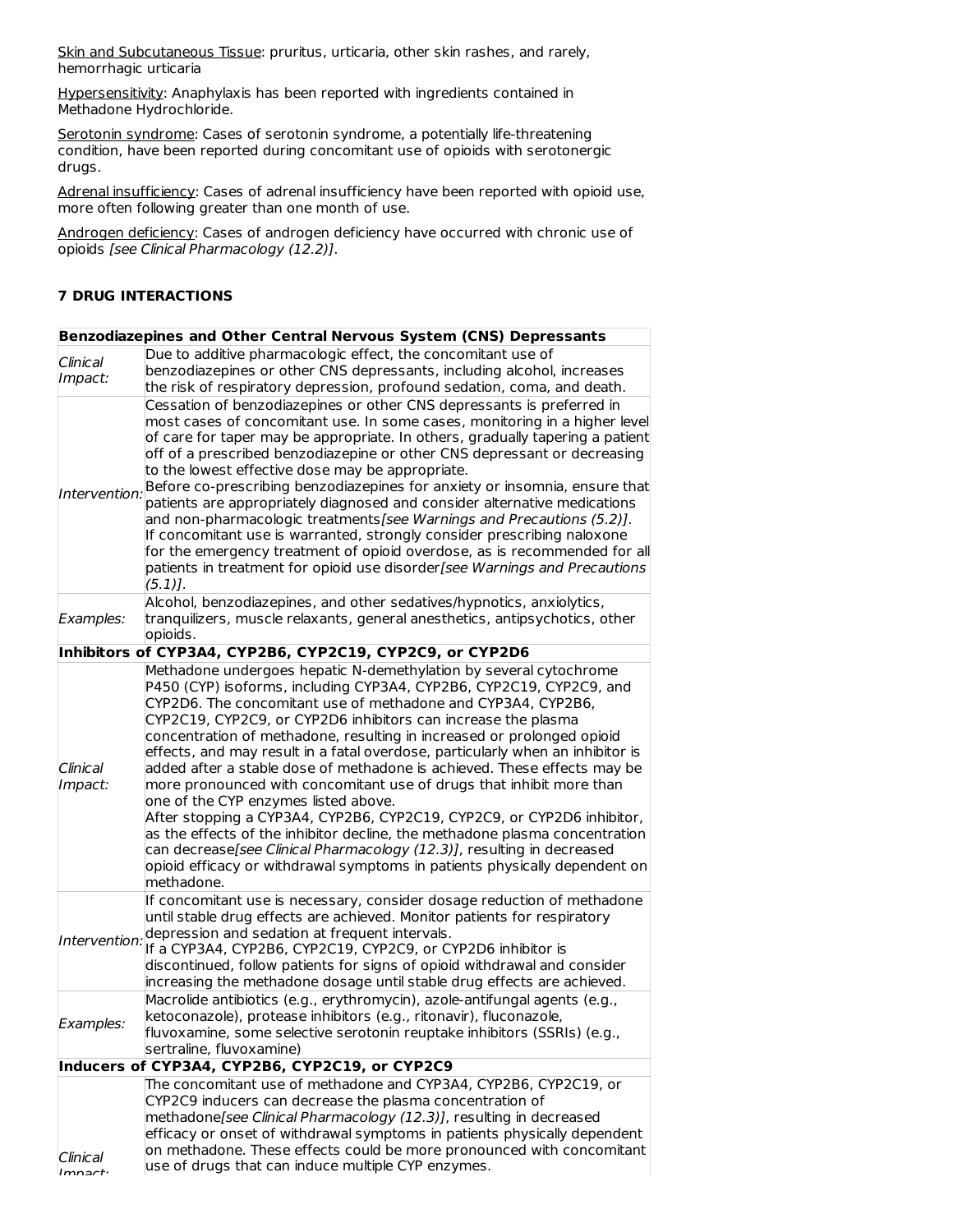| <i><b>IIII</b>pact.</i>                                                                                            | After stopping a CYP3A4, CYP2B6, CYP2C19, or CYP2C9 inducer, as the                                                                          |  |  |  |  |  |
|--------------------------------------------------------------------------------------------------------------------|----------------------------------------------------------------------------------------------------------------------------------------------|--|--|--|--|--|
|                                                                                                                    | effects of the inducer decline, the methadone plasma concentration can                                                                       |  |  |  |  |  |
|                                                                                                                    | increase[see Clinical Pharmacology (12.3)], which could increase or prolong                                                                  |  |  |  |  |  |
|                                                                                                                    | both the therapeutic effects and adverse reactions, and may cause serious                                                                    |  |  |  |  |  |
|                                                                                                                    | respiratory depression, sedation, or death.                                                                                                  |  |  |  |  |  |
|                                                                                                                    | If concomitant use is necessary, consider increasing the methadone                                                                           |  |  |  |  |  |
|                                                                                                                    | dosage until stable drug effects are achieved. Monitor for signs of opioid                                                                   |  |  |  |  |  |
| Intervention: withdrawal. If a CYP3A4, CYP2B6, CYP2C19, or CYP2C9 inducer is                                       |                                                                                                                                              |  |  |  |  |  |
| discontinued, consider methadone dosage reduction and monitor for signs<br>of respiratory depression and sedation. |                                                                                                                                              |  |  |  |  |  |
| Examples:                                                                                                          | Rifampin, carbamazepine, phenytoin, St. John's Wort, Phenobarbital                                                                           |  |  |  |  |  |
|                                                                                                                    | <b>Potentially Arrhythmogenic Agents</b>                                                                                                     |  |  |  |  |  |
| Clinical                                                                                                           | Pharmacodynamic interactions may occur with concomitant use of                                                                               |  |  |  |  |  |
| Impact:                                                                                                            | methadone and potentially arrhythmogenic agents or drugs capable of                                                                          |  |  |  |  |  |
|                                                                                                                    | inducing electrolyte disturbances (hypomagnesemia, hypokalemia).                                                                             |  |  |  |  |  |
|                                                                                                                    | Intervention: Monitor patients closely for cardiac conduction changes.                                                                       |  |  |  |  |  |
|                                                                                                                    | Drugs known to have potential to prolong QT interval: Class I and III                                                                        |  |  |  |  |  |
|                                                                                                                    | antiarrhythmics, some neuroleptics and tricyclic antidepressants, and                                                                        |  |  |  |  |  |
| Examples:                                                                                                          | calcium channel blockers. Drugs capable of inducing electrolyte<br>disturbances: Diuretics, laxatives, and, in rare cases, mineralocorticoid |  |  |  |  |  |
|                                                                                                                    | hormones.                                                                                                                                    |  |  |  |  |  |
| <b>Serotonergic Drugs</b>                                                                                          |                                                                                                                                              |  |  |  |  |  |
|                                                                                                                    | The concomitant use of opioids with other drugs that affect the                                                                              |  |  |  |  |  |
| Clinical                                                                                                           | serotonergic neurotransmitter system has resulted in serotonin                                                                               |  |  |  |  |  |
| Impact:                                                                                                            | syndrome[see Warnings and Precautions (5.9)].                                                                                                |  |  |  |  |  |
|                                                                                                                    | If concomitant use is warranted, carefully observe the patient, particularly                                                                 |  |  |  |  |  |
|                                                                                                                    | Intervention: during treatment initiation and dose adjustment. Discontinue Methadone                                                         |  |  |  |  |  |
|                                                                                                                    | Hydrochloride if serotonin syndrome is suspected.                                                                                            |  |  |  |  |  |
|                                                                                                                    | Selective serotonin reuptake inhibitors (SSRIs), serotonin and                                                                               |  |  |  |  |  |
|                                                                                                                    | norepinephrine reuptake inhibitors (SNRIs), tricyclic antidepressants                                                                        |  |  |  |  |  |
|                                                                                                                    | (TCAs), triptans, 5-HT3 receptor antagonists, drugs that affect the<br>serotonin neurotransmitter system (e.g., mirtazapine, trazodone,      |  |  |  |  |  |
| Examples:                                                                                                          | tramadol), certain muscle relaxants (i.e., cyclobenzaprine, metaxalone),                                                                     |  |  |  |  |  |
|                                                                                                                    | monoamine oxidase (MAO) inhibitors (those intended to treat psychiatric                                                                      |  |  |  |  |  |
|                                                                                                                    | disorders and also others, such as linezolid and intravenous methylene                                                                       |  |  |  |  |  |
|                                                                                                                    | blue).                                                                                                                                       |  |  |  |  |  |
|                                                                                                                    | <b>Monoamine Oxidase Inhibitors (MAOIs)</b>                                                                                                  |  |  |  |  |  |
| Clinical                                                                                                           | MAOI interactions with opioids may manifest as serotonin syndrome or                                                                         |  |  |  |  |  |
| Impact:                                                                                                            | opioid toxicity (e.g., respiratory depression, coma)[see Warnings and                                                                        |  |  |  |  |  |
|                                                                                                                    | Precautions $(5.1, 5.9)$ ].                                                                                                                  |  |  |  |  |  |
| Intervention:                                                                                                      | The use of Methadone Hydrochloride is not recommended for patients<br>taking MAOIs or within 14 days of stopping such treatment.             |  |  |  |  |  |
| Examples:                                                                                                          | phenelzine, tranylcypromine, linezolid                                                                                                       |  |  |  |  |  |
|                                                                                                                    | Mixed Agonist/Antagonist and Partial Agonist Opioid Analgesics                                                                               |  |  |  |  |  |
|                                                                                                                    | Patients maintained on methadone may experience withdrawal symptoms                                                                          |  |  |  |  |  |
| Clinical                                                                                                           | when given opioid antagonists, mixed agonist/antagonists, and partial                                                                        |  |  |  |  |  |
| Impact:                                                                                                            | agonists.                                                                                                                                    |  |  |  |  |  |
|                                                                                                                    | Intervention: Avoid concomitant use.                                                                                                         |  |  |  |  |  |
| Examples:                                                                                                          | butorphanol, nalbuphine, pentazocine, buprenorphine                                                                                          |  |  |  |  |  |
| <b>Muscle Relaxants</b>                                                                                            |                                                                                                                                              |  |  |  |  |  |
| Clinical                                                                                                           | Methadone may enhance the neuromuscular blocking action of skeletal                                                                          |  |  |  |  |  |
| Impact:                                                                                                            | muscle relaxants and produce an increased degree of respiratory                                                                              |  |  |  |  |  |
|                                                                                                                    | depression.                                                                                                                                  |  |  |  |  |  |
|                                                                                                                    |                                                                                                                                              |  |  |  |  |  |
|                                                                                                                    | Monitor patients for signs of respiratory depression that may be greater                                                                     |  |  |  |  |  |
|                                                                                                                    | than otherwise expected and decrease the dosage of Methadone                                                                                 |  |  |  |  |  |
|                                                                                                                    | Hydrochloride and/or the muscle relaxant as necessary. Due to the risk of                                                                    |  |  |  |  |  |
|                                                                                                                    | Intervention: respiratory depression with concomitant use of skeletal muscle relaxants                                                       |  |  |  |  |  |
|                                                                                                                    | and opioids, strongly consider prescribing naloxone for the emergency<br>treatment of opioid overdose[see Dosage and Administration (2.3),   |  |  |  |  |  |
|                                                                                                                    | Warnings and Precautions (5.1,5.2)].                                                                                                         |  |  |  |  |  |
| <b>Diuretics</b>                                                                                                   |                                                                                                                                              |  |  |  |  |  |
| Clinical                                                                                                           | Opioids can reduce the efficacy of diuretics by inducing the release of                                                                      |  |  |  |  |  |
| Impact:                                                                                                            | antidiuretic hormone.                                                                                                                        |  |  |  |  |  |
| Intervention:                                                                                                      | Monitor patients for signs of diminished diuresis and/or effects on blood                                                                    |  |  |  |  |  |
|                                                                                                                    | pressure and increase the dosage of the diuretic as needed.                                                                                  |  |  |  |  |  |
| <b>Anticholinergic Drugs</b><br>Clinical                                                                           | The concomitant use of anticholinergic drugs may increase risk of urinary                                                                    |  |  |  |  |  |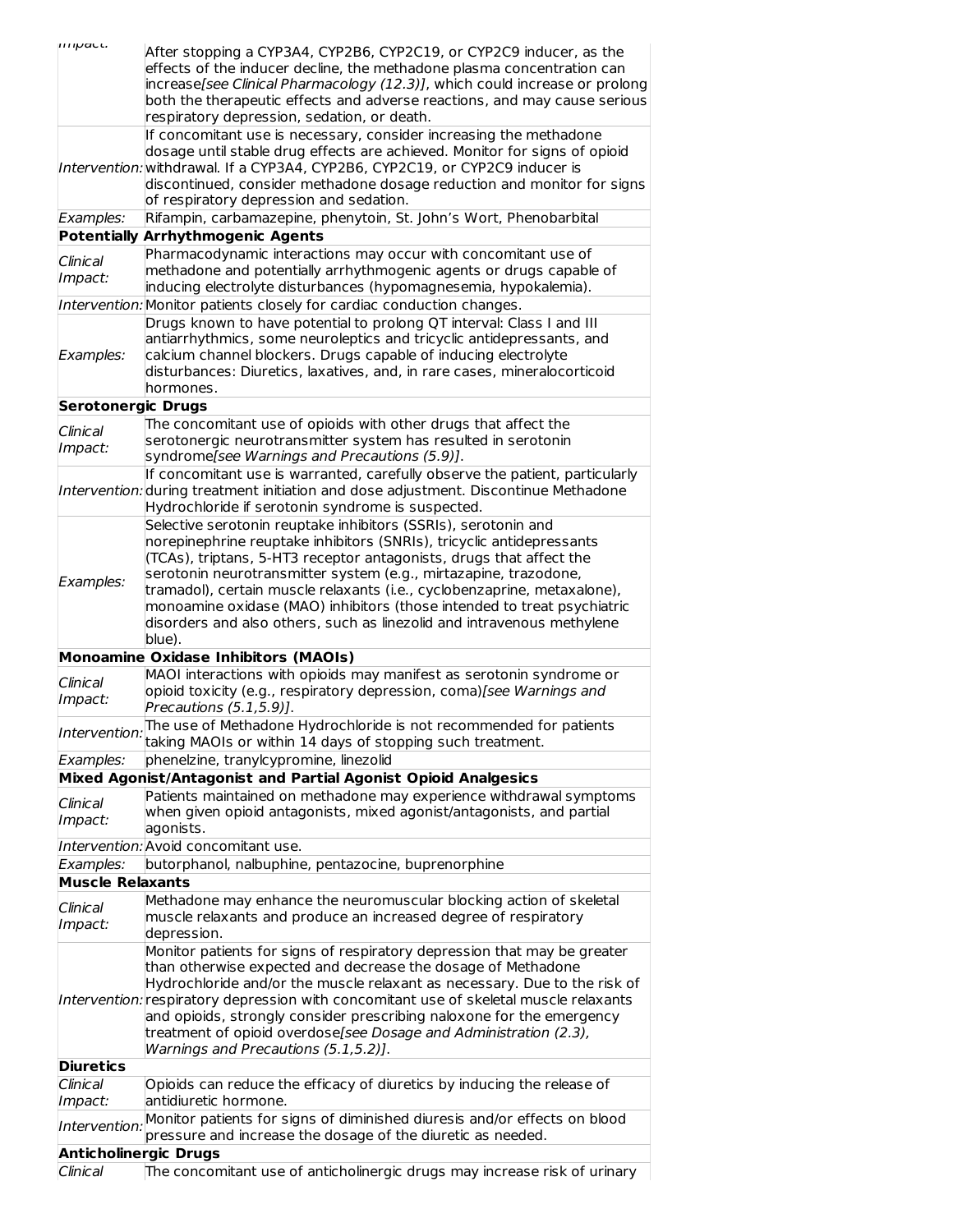| Impact: | retention and/or severe constipation, which may lead to paralytic ileus.              |
|---------|---------------------------------------------------------------------------------------|
|         | Monitor patients for signs of urinary retention or reduced gastric motility           |
|         | Intervention: when Methadone Hydrochloride is used concomitantly with anticholinergic |
|         | drugs.                                                                                |

#### Paradoxical Effects of Anti-Retroviral Agents on Methadone

Concurrent use of certain protease inhibitors with CYP3A4 inhibitory activity, alone and in combination, such as abacavir, amprenavir, darunavir+ritonavir, efavirenz, nelfinavir, nevirapine, ritonavir, telaprevir, lopinavir+ritonavir, saquinavir+ritonavir, and tipranvir+ritonavir, has resulted in increased clearance or decreased plasma levels of methadone. This may result in reduced efficacy of Methadone Hydrochloride and could precipitate a withdrawal syndrome. Monitor patients receiving Methadone Hydrochloride and any of these anti-retroviral therapies closely for evidence of withdrawal effects and adjust the Methadone Hydrochloride dose accordingly.

### Effects of Methadone on Anti-Retroviral Agents

### Didanosine and Stavudine

Experimental evidence demonstrated that methadone decreased the area under the concentration- time curve (AUC) and peak levels for didanosine and stavudine, with a more significant decrease for didanosine. Methadone disposition was not substantially altered.

### Zidovudine

Experimental evidence demonstrated that methadone increased the AUC of zidovudine which could result in toxic effects.

### Effects of Methadone on Antidepressants

Desipramine

Plasma levels of desipramine have increased with concurrent methadone administration.

### **8 USE IN SPECIFIC POPULATIONS**

### **8.1 Pregnancy**

### Risk Summary

The majority of available data from clinical trials, observational studies, case series, and case reports on methadone use in pregnancy do not indicate an increased risk of major malformations specifically due to methadone.

Pregnant women involved in methadone maintenance programs have been reported to have improved prenatal care leading to reduced incidence of obstetric and fetal complications and neonatal morbidity and mortality when compared to women using illicit drugs. Several factors, including maternal use of illicit drugs, nutrition, infection and psychosocial circumstances, complicate the interpretation of investigations of the children of women who take methadone during pregnancy. Information is limited regarding dose and duration of methadone use during pregnancy, and most maternal exposure in these studies appears to occur after the first trimester of pregnancy (see Data).

Neonatal opioid withdrawal syndrome (NOWS) is an expected and treatable outcome of prolonged use of opioids during pregnancy [see Warnings and Precautions (5.6)].

In published animal reproduction studies, methadone administered subcutaneously during the early gestational period produced neural tube defects (i.e., exencephaly and cranioschisis) in the hamster at doses 2 times the human daily oral dose of 120 mg/day on a mg/m<sup>2</sup> basis (HDD) and in mice at doses equivalent to the HDD. Administration of methadone to pregnant animals during organogenesis and through lactation resulted decreased litter size, increased pup mortality, decreased pup body weights, developmental delays, and long-term neurochemical changes in the brain of offspring which correlate with altered behavioral responses that persist through adulthood at exposures comparable to and less than the HDD. Administration of methadone to male rodents prior to mating with untreated females resulted in increased neonatal mortality and significant differences in behavioral tests in the offspring at exposures comparable to and less than the HDD (see Data). Based on animal data, advise pregnant women of the potential risk to a fetus.

The estimated background risk of major birth defects and miscarriage for the indicated population is unknown. All pregnancies have a background risk of birth defect, loss, or other adverse outcomes. In the U.S. general population, the estimated background risk of major birth defects and miscarriage in clinically recognized pregnancies is 2% to 4%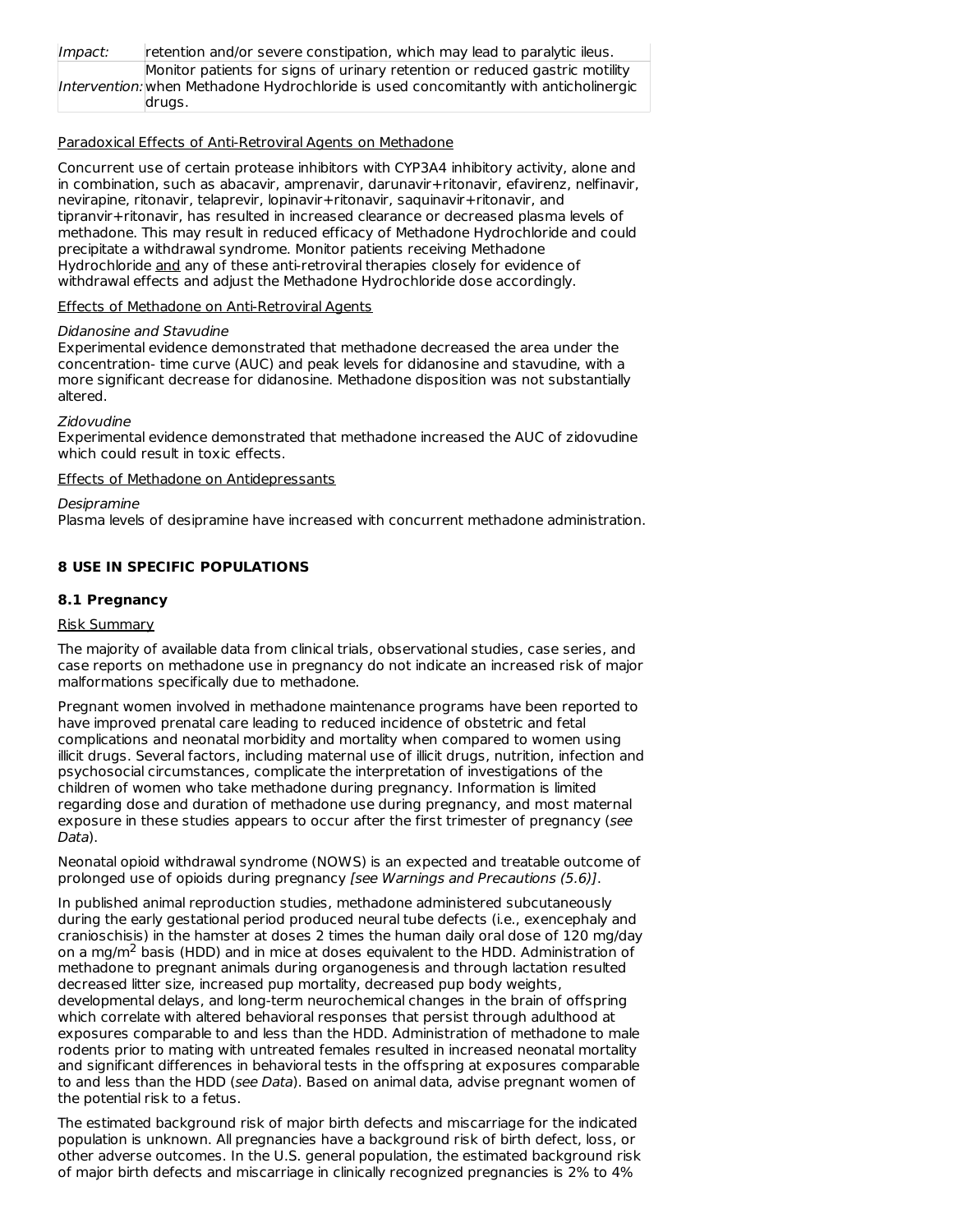### and 15% to 20%, respectively.

#### Clinical Considerations

#### Disease-Associated Maternal and Embryo-Fetal Risk

Untreated opioid addiction in pregnancy is associated with adverse obstetrical outcomes such as low birth weight, preterm birth, and fetal death. In addition, untreated opioid addiction often results in continued or relapsing illicit opioid use.

#### Dosage Adjustment During Pregnancy

Dosage adjustment using higher doses or administering the daily dose in divided doses may be necessary in pregnant women treated with Methadone Hydrochloride. Pregnant women appear to have significantly lower trough plasma methadone concentrations, increased plasma methadone clearance, and shorter methadone half-life than after delivery [see Dosage and Administration (2.9), Clinical Pharmacology (12.3)]. Withdrawal signs and symptoms should be closely monitored and the dose adjusted as necessary.

#### Fetal/Neonatal Adverse Reactions

Neonatal opioid withdrawal syndrome may occur in newborn infants of mothers who are receiving treatment with Methadone Hydrochloride.

Neonatal opioid withdrawal syndrome presents as irritability, hyperactivity and abnormal sleep pattern, high-pitched cry, tremor, vomiting, diarrhea, and/or failure to gain weight. Signs of neonatal withdrawal usually occur in the first days after birth. The duration and severity of neonatal opioid withdrawal syndrome may vary. Observe newborns for signs of neonatal opioid withdrawal syndrome and manage accordingly [see Warnings and Precautions (5.6)].

#### Labor or Delivery

Opioid-dependent women on methadone maintenance therapy may require additional analgesia during labor.

Monitor neonates exposed to opioid analgesics during labor for signs of excess sedation and respiratory depression.

#### Data

#### Human Data

The majority of available data from clinical trials, observational studies, case series, and case reports on methadone use in pregnancy do not indicate an increased risk of major malformations specifically due to methadone. Findings regarding specific major malformations, decreased fetal growth, premature birth and Sudden Infant Death Syndrome have been inconsistent. Children prenatally exposed to methadone have been reported to demonstrate mild but persistent deficits in performance on psychometric and behavioral tests and visual abnormalities.

In a multicenter, double-blind, randomized, controlled trial [Maternal Opioid Treatment: Human Experimental Research (MOTHER)] designed primarily to assess neonatal opioid withdrawal effects, opioid-dependent pregnant women were randomized to buprenorphine (n=86) or methadone (n=89) treatment, with enrollment at an average gestational age of 18.7 weeks in both groups. A total of 28 of the 86 women in the buprenorphine group (33%) and 16 of the 89 women in the methadone group (18%) discontinued treatment before the end of pregnancy.

Among women who remained in treatment until delivery, there was no difference between methadone-treated and buprenorphine-treated groups in the number of neonates requiring NOWS treatment or in the peak severity of NOWS. Buprenorphineexposed neonates required less morphine (mean total dose, 1.1 mg vs. 10.4 mg), had shorter hospital stays (10.0 days vs. 17.5 days), and shorter duration of treatment for NOWS (4.1 days vs. 9.9 days) compared to the methadone-exposed group. There were no differences between groups in other primary outcomes (neonatal head circumference,) or secondary outcomes (weight and length at birth, preterm birth, gestational age at delivery, and 1-minute and 5-minute Apgar scores), or in the rates of maternal or neonatal adverse events. The outcomes among mothers who discontinued treatment before delivery and may have relapsed to illicit opioid use are not known. Because of the imbalance in discontinuation rates between the methadone and buprenorphine groups, the study findings are difficult to interpret.

#### Animal Data

Formal reproductive and developmental toxicology studies for methadone have not been conducted. Exposure margins for the following published study reports are based on a human daily dose (HDD) of 120 mg methadone using a body surface area comparison.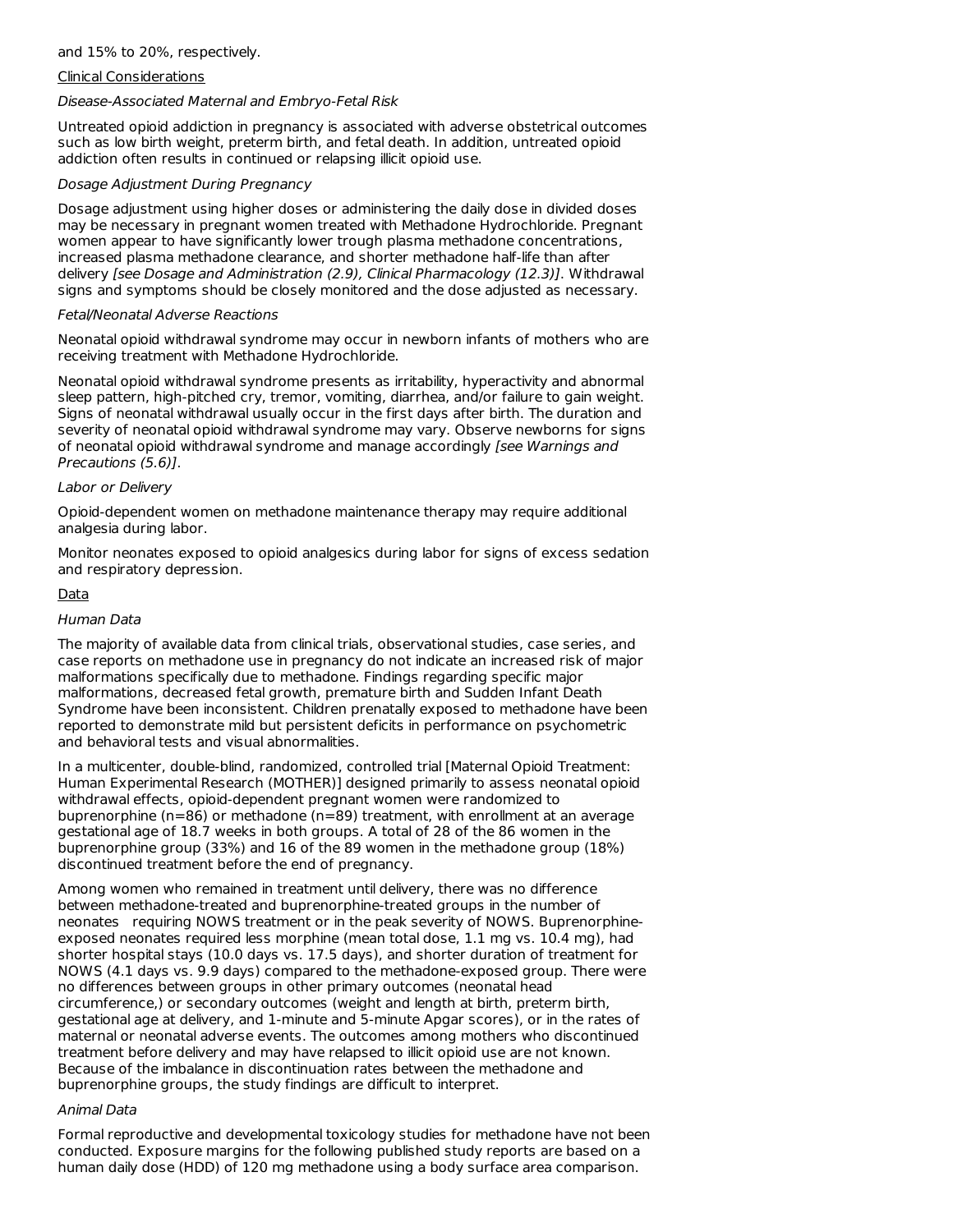In a published study in pregnant hamsters, a single subcutaneous dose of methadone ranging from 31 mg/kg (2 times the HDD) to 185 mg/kg on Gestation Day 8 resulted in a decrease in the number of fetuses per litter and an increase in the percentage of fetuses exhibiting neural tube defects including exencephaly, cranioschisis, and "various other lesions." The majority of the doses tested also resulted in maternal death. In a study in pregnant JBT/Jd mice, a single subcutaneous dose of 22 to 24 mg/kg methadone (approximately equivalent to the HDD) administered on Gestation Day 9 produced exencephaly in 11% of the embryos. In another study in pregnant mice, subcutaneous doses up to 28 mg/kg/day methadone (equivalent to the HDD) administered from Gestation Day 6 to 15 resulted in no malformations, but there were increased postimplantation loss and decreased live fetuses at 10 mg/kg/day or greater (0.4 times the HDD) and decreased ossification and fetal body weight at 20 mg/kg/day or greater (0.8 times the HDD). In a second study of pregnant mice dosed with subcutaneous doses up to 28 mg/kg/day methadone from Gestation Day 6 to 15, there was decreased pup viability, delayed onset of development of negative phototaxis and eye opening, increased righting reflexes at 5 mg/kg/day or greater (0.2 times the HDD), and decreased number of live pups at birth and decreased pup weight gain at 20 mg/kg/day or greater (0.8 times the HDD).

No effects were reported in a study of pregnant rats and rabbits at oral doses up to 40 mg/kg (3 and 6 times, respectively, the HDD) administered from Gestation Days 6 to 15 and 6 to 18, respectively.

When pregnant rats were treated with intraperitoneal doses of 2.5, 5, or 7.5 mg/kg methadone from one week prior to mating, through gestation until the end of lactation period, 5 mg/kg or greater (0.4 times the HDD) methadone resulted in decreases in litter size and live pups born and 7.5 mg/kg (0.6 times the HDD) resulted in decreased birth weights. Furthermore, decreased pup viability and pup body weight gain at 2.5 mg/kg or greater (0.2 times the HDD) were noted during the preweaning period.

Additional animal data demonstrate evidence for neurochemical changes in the brains of offspring from methadone-treated pregnant rats, including changes to the cholinergic, dopaminergic, noradrenergic, and serotonergic systems at doses below the HDD. Other animal studies have reported that prenatal and/or postnatal exposure to opioids including methadone alters neuronal development and behavior in the offspring including alterations in learning ability, motor activity, thermal regulation, nociceptive responses, and sensitivity to drugs at doses below the HDD. Treatment of pregnant rats subcutaneously with 5 mg/kg methadone from Gestation Day 14 to 19 (0.4 times the HDD) reduced fetal blood testosterone and androstenedione in males.

Published animal data have reported increased neonatal mortality in the offspring of male rodents that were treated with methadone at doses comparable to and less than the HDD for 1 to 12 days before and/or during mating (with more pronounced effects in the first 4 days). In these studies, the female rodents were not treated with methadone, indicating paternally-mediated developmental toxicity. Specifically, methadone administered to the male rat prior to mating with methadone-naïve females resulted in decreased weight gain in progeny after weaning. The male progeny demonstrated reduced thymus weights, whereas the female progeny demonstrated increased adrenal weights. Behavioral testing of these male and female progeny revealed significant differences in behavioral tests compared to control animals, suggesting that paternal methadone exposure can produce physiological and behavioral changes in progeny in this model. Examination of uterine contents of methadone-naïve female mice bred to methadone-treated male mice (once a day for three consecutive days) indicated that methadone treatment produced an increase in the rate of preimplantation deaths in all post-meiotic states at 1 mg/kg/day or greater (0.04 times the HDD). Chromosome analysis revealed a dose-dependent increase in the frequency of chromosomal abnormalities at 1 mg/kg/day or greater.

Studies demonstrated that methadone treatment of male rats for 21 to 32 days prior to mating with methadone-naïve females did not produce any adverse effects, suggesting that prolonged methadone treatment of the male rat resulted in tolerance to the developmental toxicities noted in the progeny. Mechanistic studies in this rat model suggest that the developmental effects of "paternal" methadone on the progeny appear to be due to decreased testosterone production. These animal data mirror the reported clinical findings of decreased testosterone levels in human males on methadone maintenance therapy for opioid addiction and in males receiving chronic intraspinal opioids.

#### **8.2 Lactation**

#### Risk Summary

Based on two small clinical studies, methadone was present in low levels in human milk,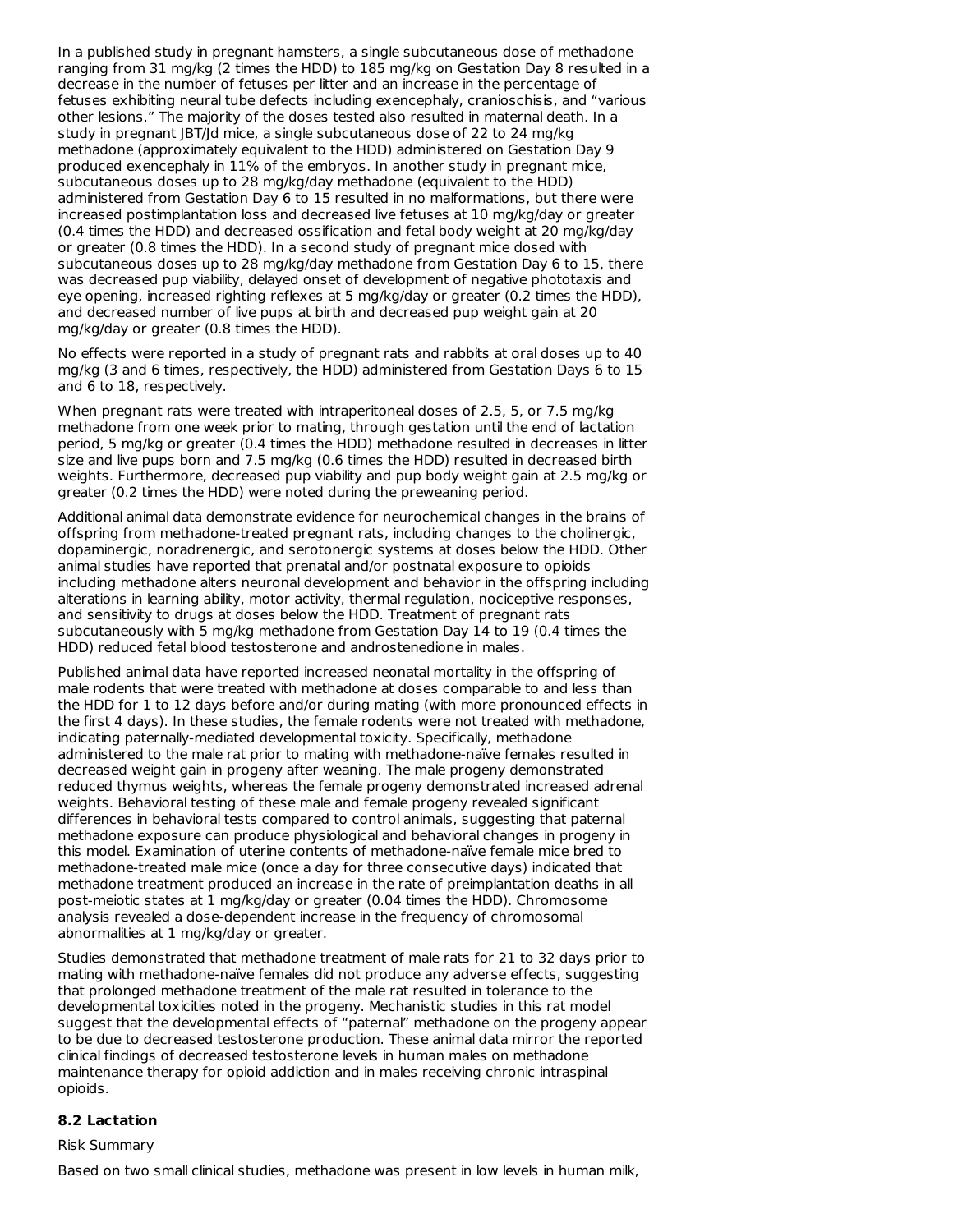but the exposed infants in these studies did not show adverse reactions. Based on an average milk consumption of 150mL/kg/day, an infant would consume approximately 17.4 mcg/kg/day which is approximately 2% to 3% of the oral maternal dose. There have been rare case reports of sedation and respiratory depression in infants exposed to methadone through breast milk (see Data). Monitor infants exposed to Methadone Hydrochloride through breast milk for excess sedation and respiratory depression. The developmental and health benefits of breastfeeding should be considered along with the mother's clinical need for methadone and any potential adverse effects on the breastfed child from the drug or from the underlying maternal condition.

### Data

In a study of ten breastfeeding women maintained on oral methadone doses of 10 to 80 mg/day, methadone concentrations from 50 to 570 mcg/L in milk were reported, which, in the majority of samples, were lower than maternal serum drug concentrations at steady state. Peak methadone levels in milk occur approximately 4 to 5 hours after an oral dose.

In a study of twelve breastfeeding women maintained on oral methadone doses of 20 to 80 mg/day, methadone concentrations from 39 to 232 mcg/L in milk were reported. Based on an average milk consumption of 150 mL/kg/day, an infant would consume approximately 17.4 mcg/kg/day, which is approximately 2% to 3% of the oral maternal dose. Methadone has been detected in very low plasma concentrations in some infants whose mothers were taking methadone.

### **8.3 Females and Males of Reproductive Potential**

### Infertility

The effect of Methadone Hydrochloride on fertility is unknown. Chronic use of opioids may cause reduced fertility in females and males of reproductive potential. It is not known whether these effects on fertility are reversible [see Adverse Reactions (6), Clinical Pharmacology (12.2), Nonclinical Toxicology (13)]. Reproductive function in human males may be decreased by methadone treatment. Reductions in ejaculate volume and seminal vesicle and prostate secretions have been reported in methadonetreated individuals. In addition, reductions in serum testosterone levels and sperm motility, and abnormalities in sperm morphology have been reported.

In published animal studies, methadone produces a significant regression of sex accessory organs and testes of male mice and rats and administration of methadone to pregnant rats reduced fetal blood testosterone and androstenedione in male offspring [see Nonclinical Toxicology (13)].

### **8.4 Pediatric Use**

The safety, effectiveness, and pharmacokinetics of methadone in pediatric patients below the age of 18 years have not been established.

### **8.5 Geriatric Use**

Clinical studies of methadone did not include sufficient numbers of subjects aged 65 and over to determine whether they respond differently compared to younger subjects. Other reported clinical experience has not identified differences in responses between elderly and younger patients. In general, start elderly patients at the low end of the dosing range, taking into account the greater frequency of decreased hepatic, renal, or cardiac function and of concomitant disease or other drug therapy. Closely monitor elderly patients for signs of respiratory and central nervous system depression.

Methadone is known to be substantially excreted by the kidney, and the risk of adverse reactions to this drug may be greater in patients with impaired renal function. Because elderly patients are more likely to have decreased renal function, care should be taken in dose selection, and it may be useful to monitor renal function.

#### **8.6 Hepatic Impairment**

Methadone pharmacokinetics have not been extensively evaluated in patients with hepatic insufficiency. Methadone is metabolized by hepatic pathways, therefore, patients with liver impairment may be at risk of increased systemic exposure to methadone after multiple dosing. Start these patients on lower doses and titrate slowly while carefully monitoring for signs of respiratory and central nervous system depression.

### **8.7 Renal Impairment**

Methadone pharmacokinetics have not been extensively evaluated in patients with renal insufficiency. Since unmetabolized methadone and its metabolites are excreted in urine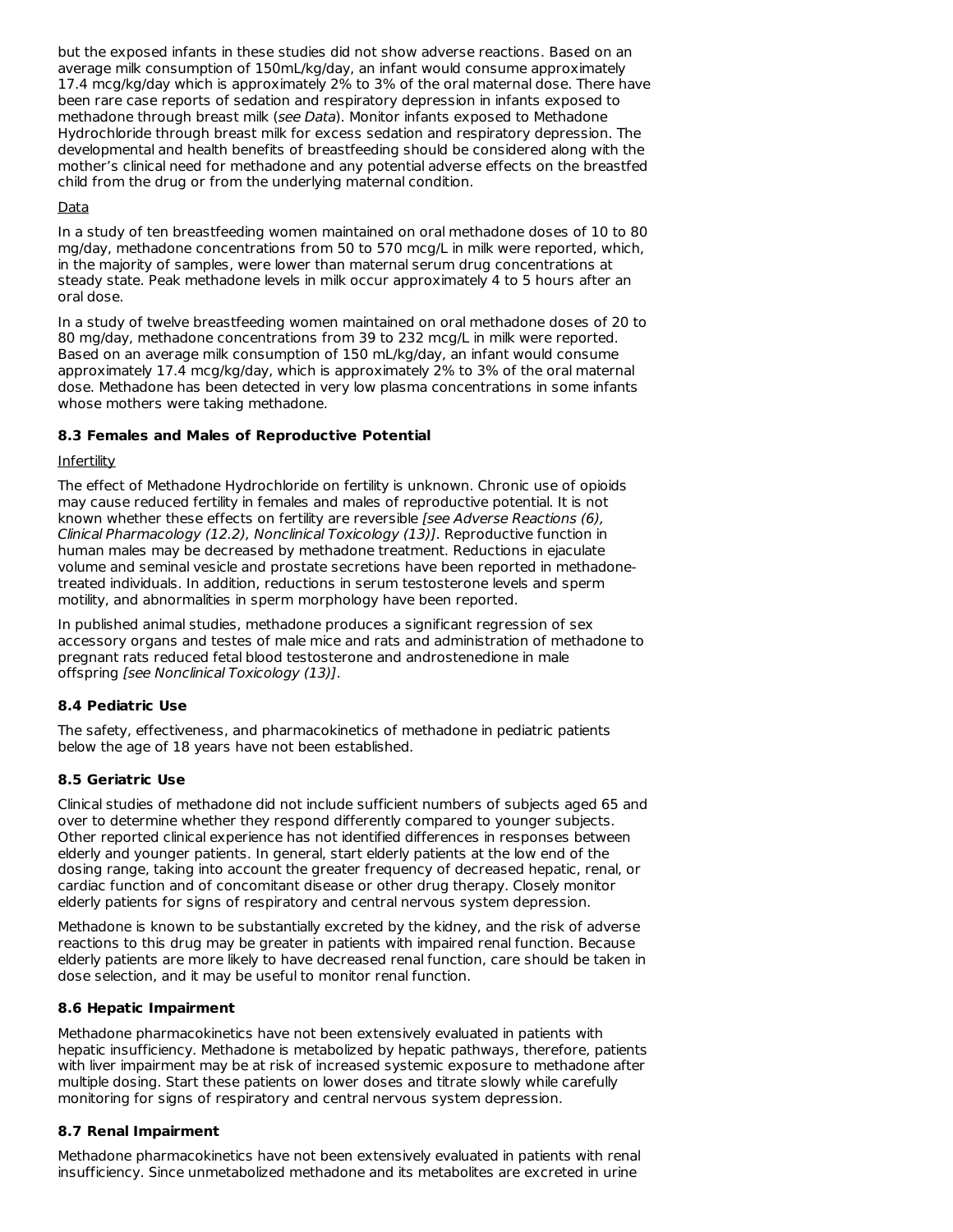to a variable degree, start these patients on lower doses and with longer dosing intervals and titrate slowly while carefully monitoring for signs of respiratory and central nervous system depression.

### **9 DRUG ABUSE AND DEPENDENCE**

### **9.1 Controlled Substance**

Methadone Hydrochloride contains methadone, a Schedule II opioid agonist.

### **9.2 Abuse**

Methadone Hydrochloride contains methadone, a substance with a high potential for abuse similar to other opioids including fentanyl, hydrocodone, hydromorphone, morphine, oxycodone, oxymorphone, and tapentadol. Methadone Hydrochloride can be abused and is subject to misuse, addiction, and criminal diversion [see Warnings and Precautions (5.5)].

Prescription drug abuse is the intentional non-therapeutic use of a prescription drug, even once, for its rewarding psychological or physiological effects.

Drug addiction is a cluster of behavioral, cognitive, and physiological phenomena that develop after repeated substance use and includes: a strong desire to take the drug, difficulties in controlling its use, persisting in its use despite harmful consequences, a higher priority given to drug use than to other activities and obligations, increased tolerance, and sometimes a physical withdrawal.

"Drug-seeking" behavior is very common in persons with substance use disorders. Drug-seeking tactics include emergency calls or visits near the end of office hours, refusal to undergo appropriate examination, testing or referral, repeated "loss" of prescriptions, tampering with prescriptions, and reluctance to provide prior medical records or contact information for other treating healthcare provider(s). "Doctor shopping" (visiting multiple prescribers to obtain additional prescriptions) is common among people who abuse opioids and people suffering from untreated addiction. Abuse and addiction are separate and distinct from physical dependence and tolerance. Healthcare providers should be aware that addiction may not be accompanied by concurrent tolerance and symptoms of physical dependence in all people with substance use disorders. In addition, abuse of opioids can occur in the absence of true addiction.

Methadone Hydrochloride, like other opioids, can be diverted for non-medical use into illicit channels of distribution. Careful record-keeping of prescribing information, including quantity and frequency as required by state and federal law, is strongly advised.

Proper assessment and selection of the patient, proper prescribing practices, periodic re-evaluation of therapy, and proper dispensing and storage are appropriate measures that help to limit abuse of opioid drugs.

#### Risks Specific to Methadone Hydrochloride

Abuse of methadone poses a risk of overdose and death. This risk is increased with concurrent abuse of methadone with alcohol and other substances. Methadone Hydrochloride is intended for oral use only and must not be injected. Parenteral drug abuse is commonly associated with transmission of infectious diseases such as hepatitis and HIV.

Methadone Hydrochloride, when used for the treatment of opioid addiction in detoxification or maintenance programs, may be dispensed only by opioid treatment programs certified by the Substance Abuse and Mental Health Services Administration (and agencies, practitioners, and institutions by formal agreements with the program sponsor).

### **9.3 Dependence**

Both tolerance and physical dependence can develop during chronic opioid therapy. Tolerance is the need for increasing doses of opioids to maintain a defined effect (in the absence of disease progression or other external factors). Tolerance may occur to both the desired and undesired effects of drugs, and may develop at different rates for different effects.

Physical dependence results in withdrawal symptoms after abrupt discontinuation or significant dose reduction of a drug. Withdrawal is also precipitated through the administration of drugs with opioid antagonist activity (e.g., naloxone) or mixed agonist/antagonist analgesics (e.g., pentazocine, butorphanol, nalbuphine), or partial agonists (e.g., buprenorphine). Physical dependence may not occur to a clinically significant degree until after several days to weeks of continued opioid usage. Physical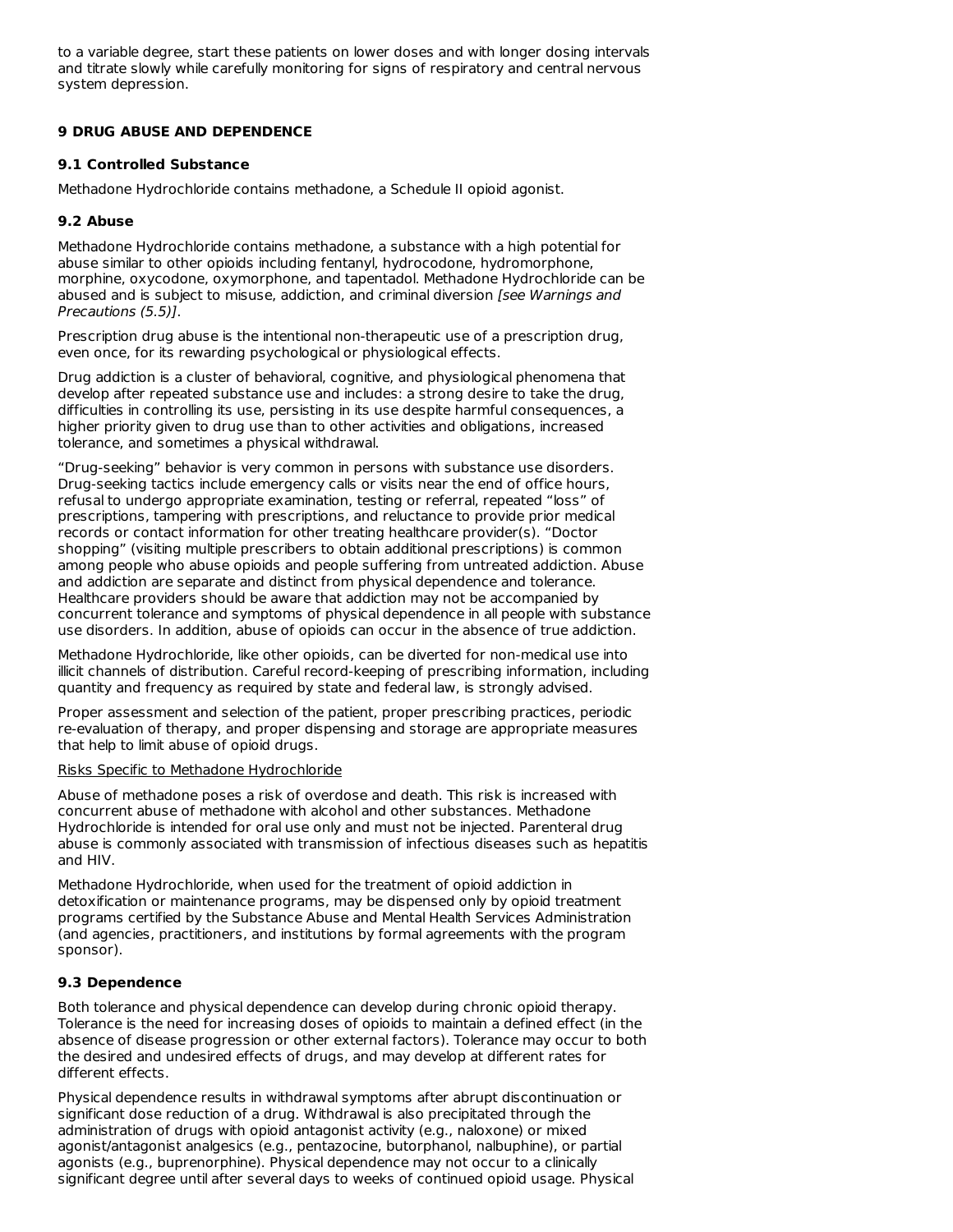dependence is expected during opioid agonist therapy of opioid addiction.

Methadone Hydrochloride should not be abruptly discontinued [see Dosage and Administration (2.6, 2.7)]. If Methadone Hydrochloride is abruptly discontinued in a physically dependent patient, a withdrawal syndrome may occur. Some or all of the following can characterize this syndrome: restlessness, lacrimation, rhinorrhea, yawning, perspiration, chills, myalgia, and mydriasis. Other symptoms also may develop, including irritability, anxiety, backache, joint pain, weakness, abdominal cramps, insomnia, nausea, anorexia, vomiting, diarrhea, or increased blood pressure, respiratory rate, or heart rate [see Dosage and Administration (2.6)].

Neonatal opioid withdrawal syndrome (NOWS) is an expected and treatable outcome of prolonged use of opioids during pregnancy [see Warnings and Precautions (5.6)].

### **10 OVERDOSAGE**

#### Clinical Presentation

Acute overdosage with methadone can be manifested by respiratory depression somnolence progressing to stupor or coma, skeletal-muscle flaccidity, cold and clammy skin, constricted pupils, and, in some cases, pulmonary edema, bradycardia, hypotension, partial or complete airway obstruction, atypical snoring, and death. Marked mydriasis rather than miosis may be seen with hypoxia in overdose situations [see Clinical Pharmacology  $(12.2)$ ]. In severe overdosage, particularly by the intravenous route, apnea, circulatory collapse, cardiac arrest, and death may occur.

Methadone overdosage is associated with rhabdomyolysis. Seek medical attention, especially if abuse/misuse results in prolonged immobilization. Acute toxic leukoencephalopathy has been reported after methadone overdose, often weeks after apparent recovery from the initial intoxication. Hearing loss has been reported after methadone overdose, in some cases permanent.

#### Treatment of Overdose

In the case of overdose, priorities are the reestablishment of a patent and protected airway and institution of assisted or controlled ventilation, if needed. Employ other supportive measures (including oxygen and vasopressors) in the management of circulatory shock and pulmonary edema as indicated. Cardiac arrest or arrhythmias will require advanced life-support techniques.

Opioid antagonists, such as naloxone, are specific antidotes to respiratory depression resulting from opioid overdose. For clinically significant respiratory or circulatory depression secondary to opioid overdose, administer an opioid antagonist.

Because the duration of opioid reversal is expected to be less than the duration of action of methadone, carefully monitor the patient until spontaneous respiration is reliably established. If the response to an opioid antagonist is suboptimal or not sustained, administer additional antagonist as directed in the product's prescribing information.

In an individual physically dependent on opioids, the administration of the usual dose of an opioid antagonist will precipitate an acute withdrawal syndrome. The severity of the withdrawal symptoms experienced will depend on the degree of physical dependence and the dose of the antagonist administered. If a decision is made treat serious respiratory depression in the physically dependent patient, administration of the antagonist should be initiated with care and by titration with smaller than usual doses of the antagonist.

#### **11 DESCRIPTION**

Methadone Hydrochloride Oral Concentrate, USP contains methadone, an opioid agonist, and is available as a cherry-flavored liquid concentrate for oral administration.

Methadone hydrochloride is chemically described as 6-(dimethylamino)-4,4-diphenyl-3 heptone hydrochloride. Methadone hydrochloride, USP is a fine white powder. It is very soluble in water, soluble in isopropanol and in chloroform, and practically insoluble in ether and in glycerine. It is present in Methadone Hydrochloride as the racemic mixture. Methadone hydrochloride has a melting point of 235°C, a pKa of 8.25 in water at 20°C, a solution (1 part per 100) pH between 4.5 and 6.5, a partition coefficient of 117 at pH 7.4 in octanol/water and a molecular weight of 345.91. Its structural formula is  $C_{21}H_{27}NO$ •HCl.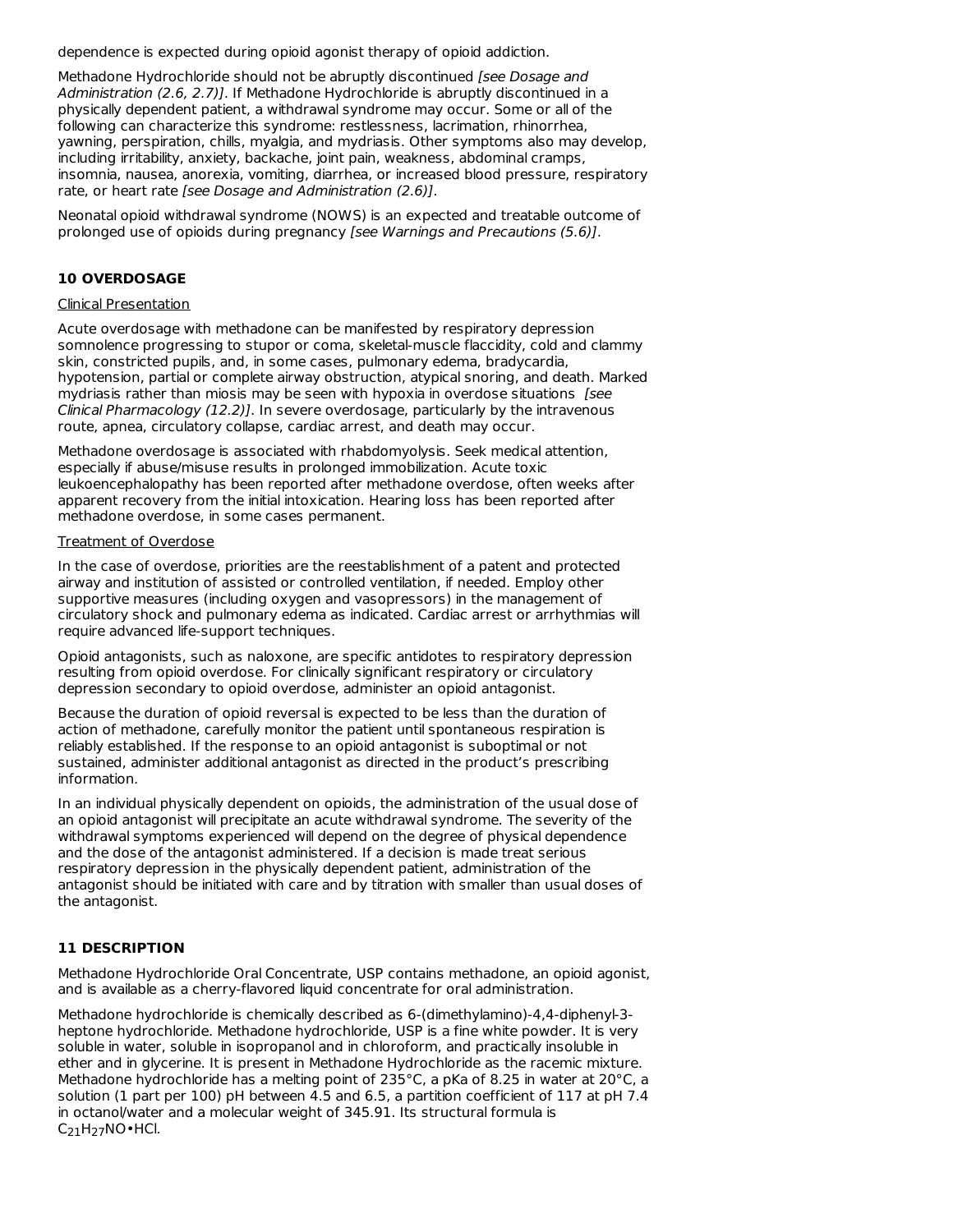

This liquid concentrate contains 10 mg of methadone hydrochloride (equivalent to 8.95 mg of methadone) per mL and the following inactive ingredients: artificial cherry flavor, citric acid anhydrous, FD&C Red # 40, methylparaben, poloxamer 407, propylene glycol, propylparaben, purified water, sodium citrate dihydrate, and sucrose.

### **12 CLINICAL PHARMACOLOGY**

### **12.1 Mechanism of Action**

Methadone hydrochloride is a mu-agonist; a synthetic opioid with multiple actions qualitatively similar to those of morphine, the most prominent of which involves the central nervous system and organs composed of smooth muscle. The methadone withdrawal syndrome, although qualitatively similar to that of morphine, differs in that the onset is slower, the course is more prolonged, and the symptoms are less severe.

Some data also indicate that methadone acts as an antagonist at the N-methyl-Daspartate (NMDA) receptor. The contribution of NMDA receptor antagonism to methadone's efficacy is unknown. Other NMDA receptor antagonists have been shown to produce neurotoxic effects in animals.

#### **12.2 Pharmacodynamics**

#### **Effects on the Central Nervous System**

Methadone produces respiratory depression by direct action on brain stem respiratory centers. The respiratory depression involves a reduction in the responsiveness of the brain stem respiratory centers to both increases in carbon dioxide tension and electrical stimulation.

Methadone causes miosis, even in total darkness. Pinpoint pupils are a sign of opioid overdose but are not pathognomonic (e.g., pontine lesions of hemorrhagic or ischemic origins may produce similar findings). Marked mydriasis rather than miosis may be seen due to hypoxia in overdose situations.

Some NMDA receptor antagonists have been shown to produce neurotoxic effects in animals.

#### Effects on the Gastrointestinal Tract and Other Smooth Muscle

Methadone causes a reduction in motility associated with an increase in smooth muscle tone in the antrum of the stomach and duodenum. Digestion of food in the small intestine is delayed and propulsive contractions are decreased. Propulsive peristaltic waves in the colon are decreased, while tone is increased to the point of spasm, resulting in constipation. Other opioid-induced effects may include a reduction in biliary and pancreatic secretions, spasm of sphincter of Oddi, and transient elevations in serum amylase.

### Effects on the Cardiovascular System

Methadone produces peripheral vasodilation, which may result in orthostatic hypotension or syncope. Manifestations of histamine release and/or peripheral vasodilation may include pruritus, flushing, red eyes, sweating, and/or orthostatic hypotension.

#### Effects on the Endocrine System

Opioids inhibit the secretion of adrenocorticotropic hormone (ACTH), cortisol, and luteinizing hormone (LH) in humans. They also stimulate prolactin, growth hormone (GH) secretion, and pancreatic secretion of insulin and glucagon.

Chronic use of opioids may influence the hypothalamic-pituitary-gonadal axis, leading to androgen deficiency that may manifest as low libido, impotence, erectile dysfunction,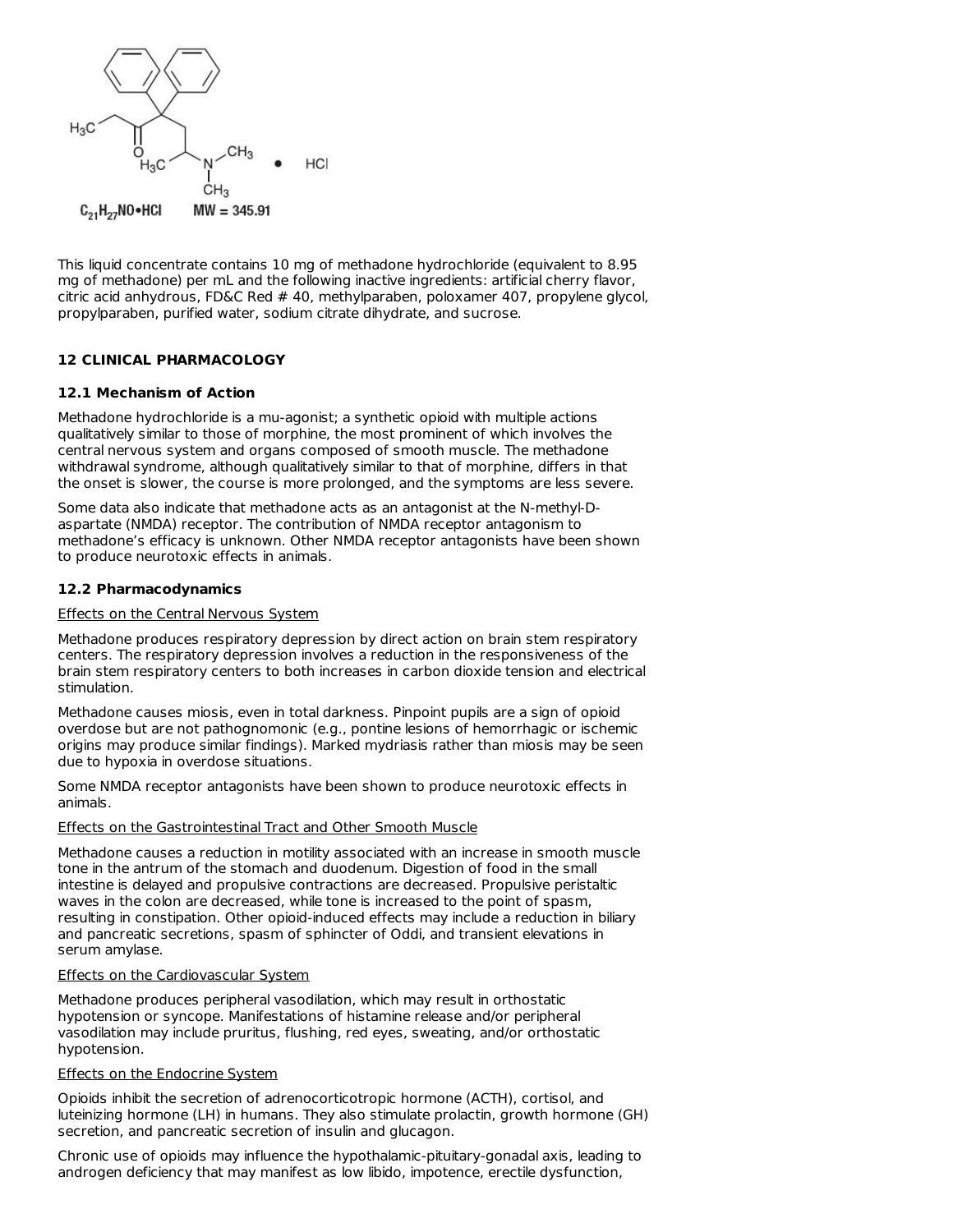amenorrhea, or infertility. The causal role of opioids in the clinical syndrome of hypogonadism is unknown because the various medical, physical, lifestyle, and psychological stressors that may influence gonadal hormone levels have not been adequately controlled for in studies conducted to date [see Adverse Reactions (6)].

### Effects on the Immune System

Opioids have been shown to have a variety of effects on components of the immune system in *in vitro* and animal models. The clinical significance of these findings is unknown. Overall, the effects of opioids appear to be modestly immunosuppressive.

#### Concentration-Adverse Reaction Relationships

There is a relationship between increasing methadone plasma concentration and increasing frequency of dose-related opioid adverse reactions such as nausea, vomiting, CNS effects, and respiratory depression. In opioid-tolerant patients, the situation may be altered by the development of tolerance to opioid-related adverse reactions [see Dosage and Administration (2.4, 2.5, 2.6)].

### **12.3 Pharmacokinetics**

### **Absorption**

Following oral administration the bioavailability of methadone ranges between 36% to 100% and peak plasma concentrations are achieved between 1 and 7.5 hours. Dose proportionality of methadone pharmacokinetics is not known. However, after administration of daily oral doses ranging from 10 to 225 mg, the steady-state plasma concentrations ranged between 65 to 630 ng/mL and the peak concentrations ranged between 124 to 1255 ng/mL. Effect of food on the bioavailability of methadone has not been evaluated.

#### Distribution

Methadone is a lipophilic drug and the steady-state volume of distribution ranges between 1.0 to 8.0 L/kg. In plasma, methadone is predominantly bound to  $\alpha$ 1-acid glycoprotein (85% to 90%). Methadone is secreted in saliva, breast milk, amniotic fluid and umbilical cord plasma.

### **Elimination**

### **Metabolism**

Methadone is primarily metabolized by N-demethylation to an inactive metabolite, 2 ethylidene-1, 5-dimethyl-3,3-diphenylpyrrolidene (EDDP). Cytochrome P450 enzymes, primarily CYP3A4, CYP2B6, CYP2C19, CYP2C9 and CYP2D6, are responsible for conversion of methadone to EDDP and other inactive metabolites, which are excreted mainly in the urine.

### Excretion

The elimination of methadone is mediated by extensive biotransformation, followed by renal and fecal excretion. Published reports indicate that after multiple dose administration the apparent plasma clearance of methadone ranged between 1.4 and 126 L/h, and the terminal half-life (T<sub>1/2</sub>) was highly variable and ranged between 8 and 59 hours in different studies. Methadone is a basic (pKa=9.2) compound and the pH of the urinary tract can alter its disposition in plasma. Urine acidification has been shown to increase renal elimination of methadone. Forced diuresis, peritoneal dialysis, hemodialysis, or charcoal hemoperfusion have not been established as beneficial for increasing the elimination of methadone or its metabolites. Also, since methadone is lipophilic, it has been known to persist in the liver and other tissues. The slow release from the liver and other tissues may prolong the duration of methadone action despite low plasma concentrations.

#### Drug Interaction Studies

#### Cytochrome P450 Interactions

Methadone undergoes hepatic N-demethylation by cytochrome P450 isoforms, principally CYP3A4, CYP2B6, CYP2C19, CYP2C9 and CYP2D6. Coadministration of methadone with CYP inducers may result in more rapid metabolism and decreased effects of methadone, whereas administration with CYP inhibitors may reduce metabolism and potentiate methadone's effects. Pharmacokinetics of methadone may be unpredictable when coadministered with drugs that are known to both induce and inhibit CYP enzymes. Although anti-retroviral drugs such as efavirenz, nelfinavir, nevirapine, ritonavir, and lopinavir+ritonavir combination are known to inhibit some CYPs, they are shown to reduce the plasma levels of methadone, possibly due to their CYP induction activity [see Drug Interactions (7)].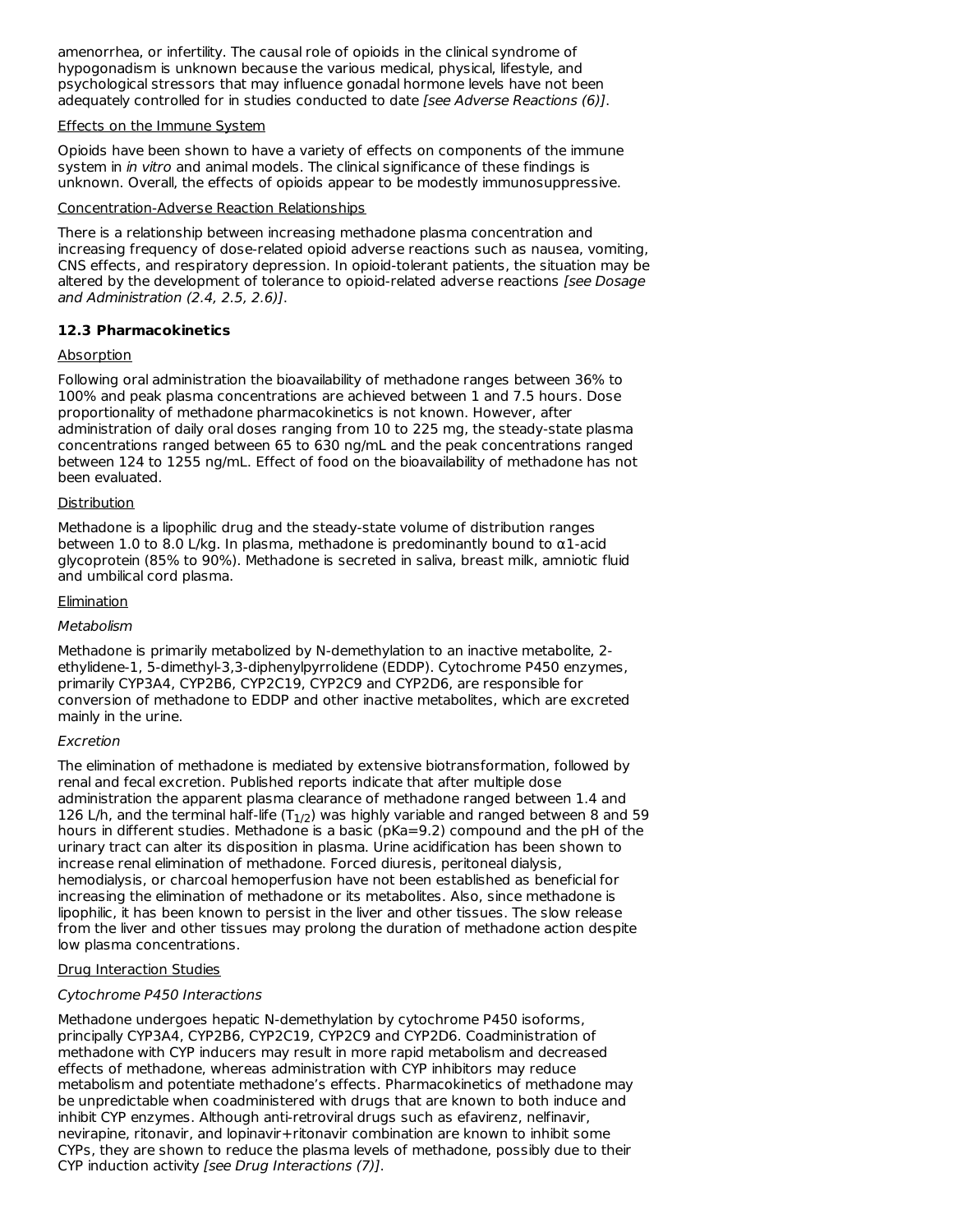### Cytochrome P450 Inducers

The following drug interactions were reported following coadministration of methadone with known inducers of cytochrome P450 enzymes:

- Rifampin: In patients well-stabilized on methadone, concomitant administration of rifampin resulted in a marked reduction in serum methadone levels and a concurrent appearance of withdrawal symptoms.
- Phenytoin: In a pharmacokinetic study with patients on methadone maintenance therapy, phenytoin administration (250 mg twice daily initially for 1 day followed by 300 mg daily for 3 to 4 days) resulted in an approximately 50% reduction in methadone exposure and withdrawal symptoms occurred concurrently. Upon discontinuation of phenytoin, the incidence of withdrawal symptoms decreased and methadone exposure increased to a level comparable to that prior to phenytoin administration.
- **St. John's Wort, Phenobarbital, Carbamazepine: Administration of methadone with** other CYP3A4 inducers may result in withdrawal symptoms.

### Cytochrome P450 Inhibitors

Voriconazole: Voriconazole can inhibit the activity of CYP3A4, CYP2C9 and CYP2C19. Repeat dose administration of oral voriconazole (400 mg every 12 hours for 1 day, then 200 mg every 12 hours for 4 days) increased the  $\mathsf{C}_{\mathsf{max}}$  and AUC of (R)methadone by 31% and 47%, respectively, in subjects receiving a methadone maintenance dose (30 to 100 mg daily). The C<sub>max</sub> and AUC of (S)-methadone increased by 65%and 103%, respectively. Increased plasma concentrations of methadone have been associated with toxicity, including QT prolongation. Frequent monitoring for adverse events and toxicity related to methadone is recommended during coadministration. Dose reduction of methadone may be needed [see Drug] Interactions (7)].

#### Anti-Retroviral Agents

Although anti-retroviral drugs such as efavirenz, nelfinavir, nevirapine, ritonavir, and lopinavir+ritonavir combination are known to inhibit CYPs, they are shown to reduce the plasma levels of methadone, possibly due to their CYP induction activity.

- Abacavir, Amprenavir, Efavirenz, Nelfinavir, Nevirapine, Ritonavir, Lopinavir+Ritonavir Combination: Coadministration of these anti-retroviral agents resulted in increased clearance or decreased plasma levels of methadone.
- Didanosine and Stavudine: Experimental evidence demonstrated that methadone decreased the area under the concentration-time curve (AUC) and peak levels for didanosine and stavudine, with a more significant decrease for didanosine. Methadone disposition was not substantially altered.
- Zidovudine: Experimental evidence demonstrated that methadone increased the AUC of zidovudine which could result in toxic effects.

### **13 NONCLINICAL TOXICOLOGY**

### **13.1 Carcinogenesis, Mutagenesis, Impairment of Fertility**

#### Carcinogenesis

The results of carcinogenicity assessment in B6C2F1 mice and Fischer 344 rats following dietary administration of two doses of methadone HCl have been published. Mice consumed 15 mg/kg/day or 60 mg/kg/day methadone for two years. These doses were approximately 0.6 and 2.5 times a human daily oral dose of 120 mg/day on a body surface area basis (HDD). There was a significant increase in pituitary adenomas in female mice treated with 15 mg/kg/day but not with 60 mg/kg/day. Under the conditions of the assay, there was no clear evidence for a treatment-related increase in the incidence of neoplasms in male rats. Due to decreased food consumption in males at the high dose, male rats consumed 16 mg/kg/day and 28 mg/kg/day of methadone for two years. These doses were approximately 1.3 and 2.3 times the HDD. In contrast, female rats consumed 46 mg/kg/day or 88 mg/kg/day for two years. These doses were approximately 3.7 and 7.1 times the HDD. Under the conditions of the assay, there was no clear evidence for a treatment-related increase in the incidence of neoplasms in either male or female rats.

#### Mutagenesis

There are several published reports on the potential genetic toxicity of methadone. Methadone tested positive in the in vivo mouse dominant lethal assay and the in vivo mammalian spermatogonial chromosome aberration test. Additionally, methadone tested positive in the E. coli DNA repair system and Neurospora crassa and mouse lymphoma forward mutation assays. In contrast, methadone tested negative in tests for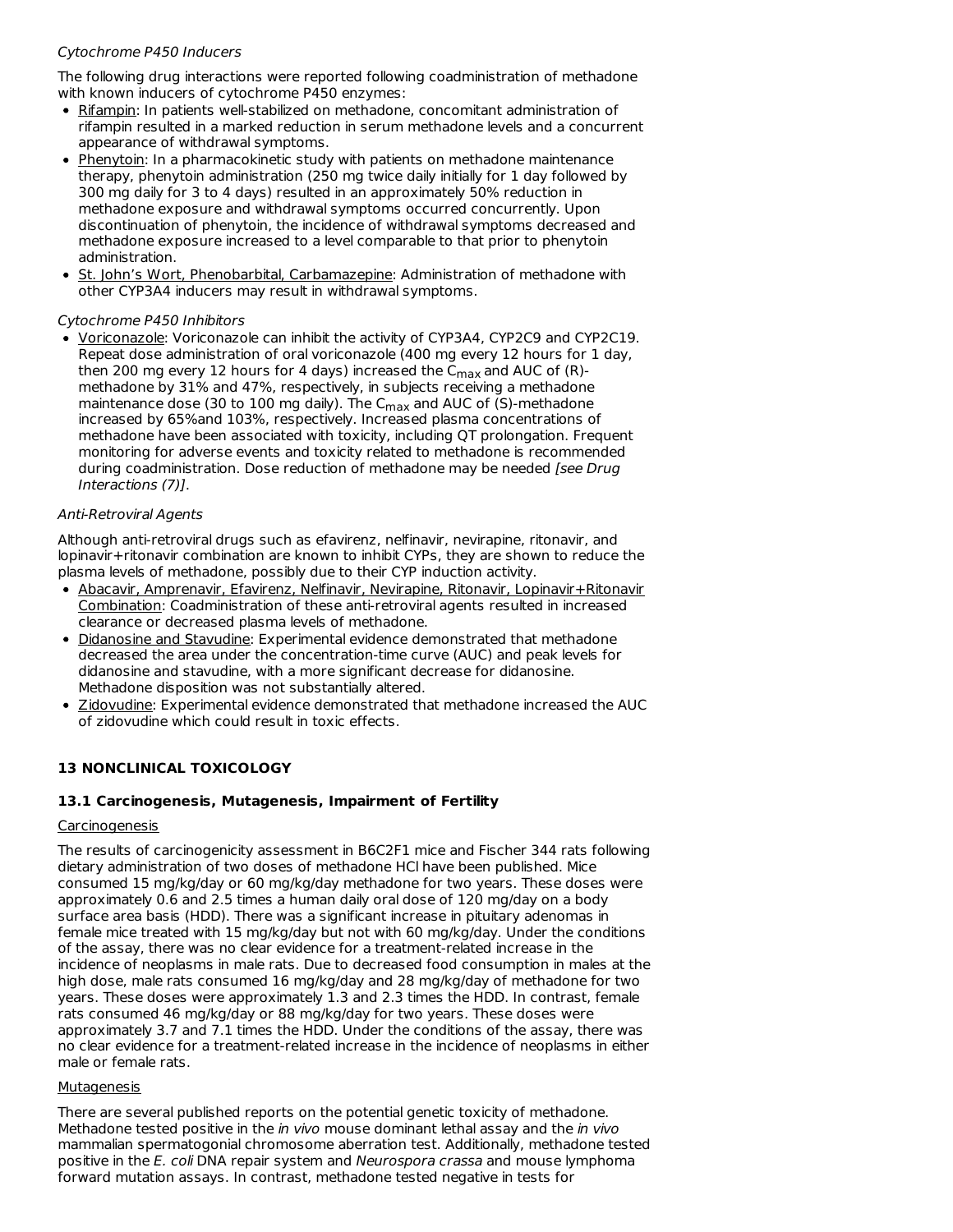chromosome breakage and disjunction and sex-linked recessive lethal gene mutations in germ cells of Drosophila using feeding and injection procedures.

#### Impairment of Fertility

Published animal studies provide additional data indicating that methadone treatment of males can alter reproductive function. Methadone produces decreased sexual activity (mating) of male rats at 10 mg/kg/day (corresponding to 0.3 times the human daily oral dose of 120 mg/day based on body surface area). Methadone also produces a significant regression of sex accessory organs and testes of male mice and rats at 0.2 and 0.8 times the HDD, respectively. Methadone treatment of pregnant rats from Gestation Day 14 to 19 reduced fetal blood testosterone and androstenedione in males. Decreased serum levels of testosterone were observed in male rats that were treated with methadone (1.3 to 3.3 mg/kg/day for 14 days, corresponding to 0.1 to 0.3 times the HDD) or 10 to 15 mg/kg/day for 10 days (0.8 to 1.2 times the HDD).

### **16 HOW SUPPLIED/STORAGE AND HANDLING**

Methadone Hydrochloride Oral Concentrate, USP 10 mg per mL is supplied as a red, cherry flavored liquid concentrate.

NDC 0527- 1926-36 dropper]. 30 mL bottle in a carton with a calibrated dropper [graduations of 0.25 mL (2.5 mg), 0.5 mL (5 mg), 0.75 mL (7.5 mg), and 1 mL (10 mg) on the NDC 0527- 1926-39 1 Liter bottle

Dispense in tight containers, protected from light. Store at 20° to 25°C (68° to 77°F) [see USP Controlled Room Temperature].

Store Methadone Hydrochloride securely and dispose of properly [see Patient Counseling Information (17)].

## **17 PATIENT COUNSELING INFORMATION**

Life-Threatening Respiratory Depression

Discuss the risk of respiratory depression with patients, explaining that the risk is greatest when starting Methadone Hydrochloride or when the dose is increased.

Educate patients and caregivers on how to recognize respiratory depression and emphasize the importance of calling 911 or getting emergency medical help right away in the event of a known or suspected overdose [see Warnings and Precautions (5.1)].

Patient Access to Naloxone for the Emergency Treatment of Opioid Overdose

Because patients being treated with methadone may be at risk for opioid overdose during initiation or titration, or in the case of relapse to illicit use, discuss the importance of having access to naloxone with the patient and caregiver. Also discuss the importance of having access to naloxone if the patient has household members (including children) or other close contacts at risk for accidental ingestion or opioid overdose.

Inform patients and caregivers of the options for obtaining naloxone as permitted by individual state naloxone dispensing and prescribing requirements and guidelines (e.g., by prescription, directly from a pharmacist, or as part of a community-based program).

Educate patients and caregivers on how to recognize the signs and symptoms of an opioid overdose.

Explain to patients and caregivers that naloxone's effects are temporary, and that they must call 911 or get emergency medical help right away in all cases of known or suspected opioid overdose, even if naloxone is administered. Repeat administration may be necessary, particularly for overdose involving Methadone Hydrochloride, because naloxone is often not effective at the doses available for patient access [see Dosage and Administration (2.3), Warnings and Precautions (5.1), Overdosage (10)].

If naloxone is prescribed, also advise patients and caregivers:

- How to treat with naloxone in the event of an opioid overdose
- To tell family and friends about their naloxone and to keep it in a place where family and friends can access it in an emergency
- To read the Patient Information (or other educational material) that will come with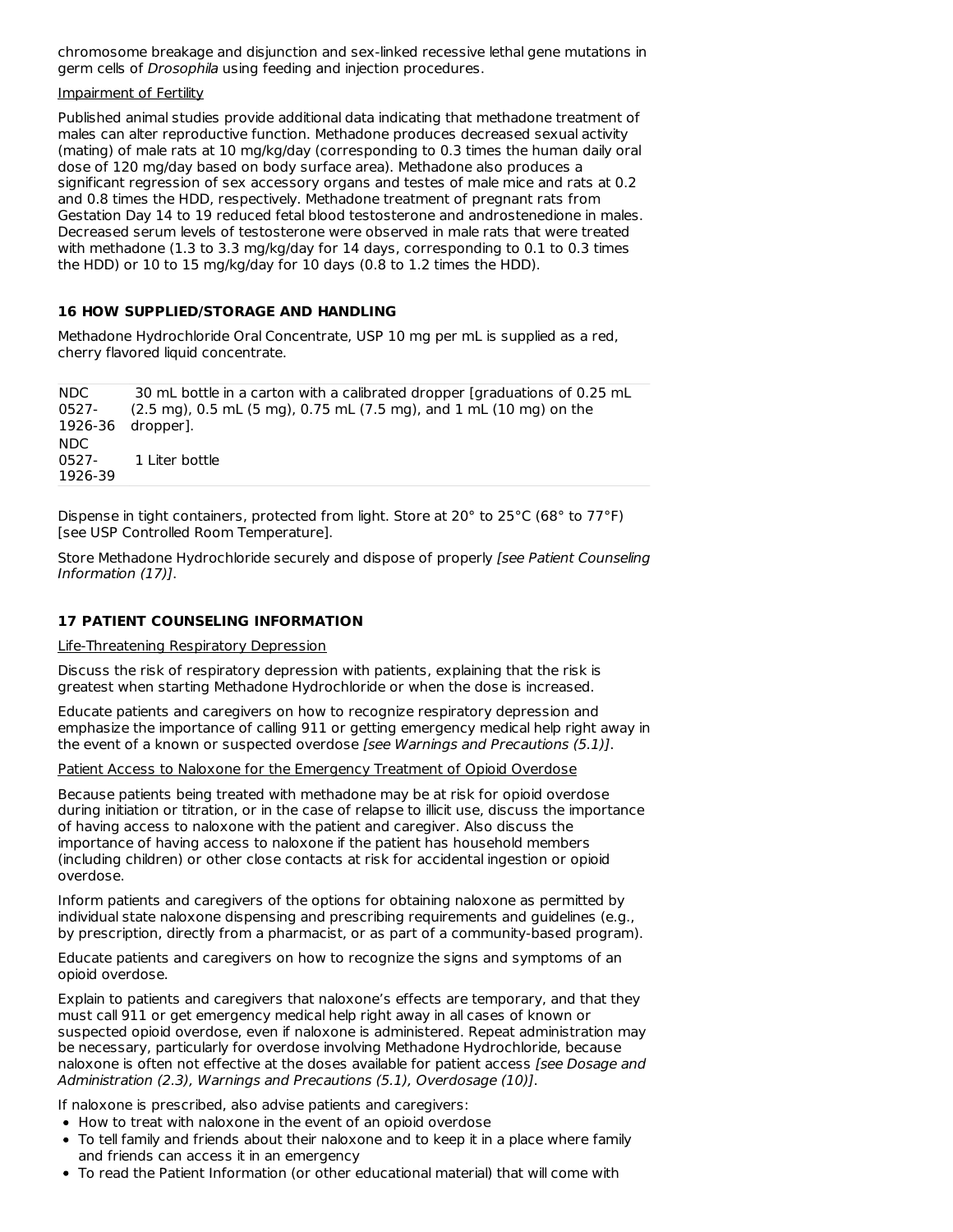their naloxone. Emphasize the importance of doing this before an opioid emergency happens, so the patient and caregiver will know what to do.

#### Interactions with Benzodiazepines and Other CNS Depressants

Inform patients and caregivers that potentially fatal additive effects may occur if Methadone Hydrochloride is used with benzodiazepines or other CNS depressants, including alcohol. Counsel patients that such medications should not be used concomitantly unless supervised by a healthcare provider [see Warnings and Precautions (5.2), Drug Interactions (7)].

#### Symptoms of Arrhythmia

Instruct patients to seek medical attention immediately if they experience symptoms suggestive of an arrhythmia (such as palpitations, near syncope, or syncope) when taking Methadone Hydrochloride [see Warnings and Precautions (5.3)].

### Accidental Ingestion

Inform patients that accidental ingestion, especially by children, may result in respiratory depression or death [see Warnings and Precautions (5.4)]. Instruct patients to take steps to store Methadone Hydrochloride securely. Advise patients to dispose of unused Methadone Hydrochloride by flushing down the toilet.

### Abuse Potential

Inform patients that Methadone Hydrochloride contains methadone, a Schedule II controlled substance that is subject to abuse [see Warnings and Precautions (5.5)]. Instruct patients not to share Methadone Hydrochloride with others and to take steps to protect Methadone Hydrochloride from theft or misuse.

### Important Administration Instructions [see Dosage and Administration (2)]

Instruct patients how to properly take Methadone Hydrochloride, including the following:

- Methadone Hydrochloride is for oral administration only. The preparation must not be injected.
- Inform patients that Methadone Hydrochloride should be taken only as directed to reduce the risk of life- threatening adverse reactions (e.g., respiratory depression), and the dose should not be adjusted without consulting a physician or other healthcare professional.
- Reassure patients initiating treatment with Methadone Hydrochloride for opioid dependence that the dose of methadone will "hold" for longer periods of time as treatment progresses.
- Apprise patients seeking to discontinue treatment with methadone for opioid dependence of the high risk of relapse to illicit drug use associated with discontinuation of Methadone Hydrochloride maintenance treatment.
- Advise patients not to discontinue Methadone Hydrochloride without first discussing the need for a tapering regimen with the prescriber.

### Serotonin Syndrome

Inform patients that Methadone Hydrochloride could cause a rare but potentially lifethreatening condition resulting from concomitant administration of serotonergic drugs. Warn patients of the symptoms of serotonin syndrome and to seek medical attention right away if symptoms develop. Instruct patients to inform their physicians if they are taking, or plan to take, serotonergic medications [see Warnings and Precautions (5.9), Drug Interactions (7)].

#### MAOI Interaction

Inform patients to avoid taking Methadone Hydrochloride while using any drugs that inhibit monoamine oxidase. Patients should not start MAOIs while taking Methadone Hydrochloride [see Drug Interactions (7)].

### Adrenal Insufficiency

Inform patients that Methadone Hydrochloride could cause adrenal insufficiency, a potentially life-threatening condition. Adrenal insufficiency may present with non-specific symptoms and signs such as nausea, vomiting, anorexia, fatigue, weakness, dizziness, and low blood pressure. Advise patients to seek medical attention if they experience a constellation of these symptoms [see Warnings and Precautions (5.10)].

### **Anaphylaxis**

Inform patients that anaphylaxis has been reported with ingredients contained in Methadone Hydrochloride. Advise patients how to recognize such a reaction and when to seek medical attention [see Adverse Reactions (6)].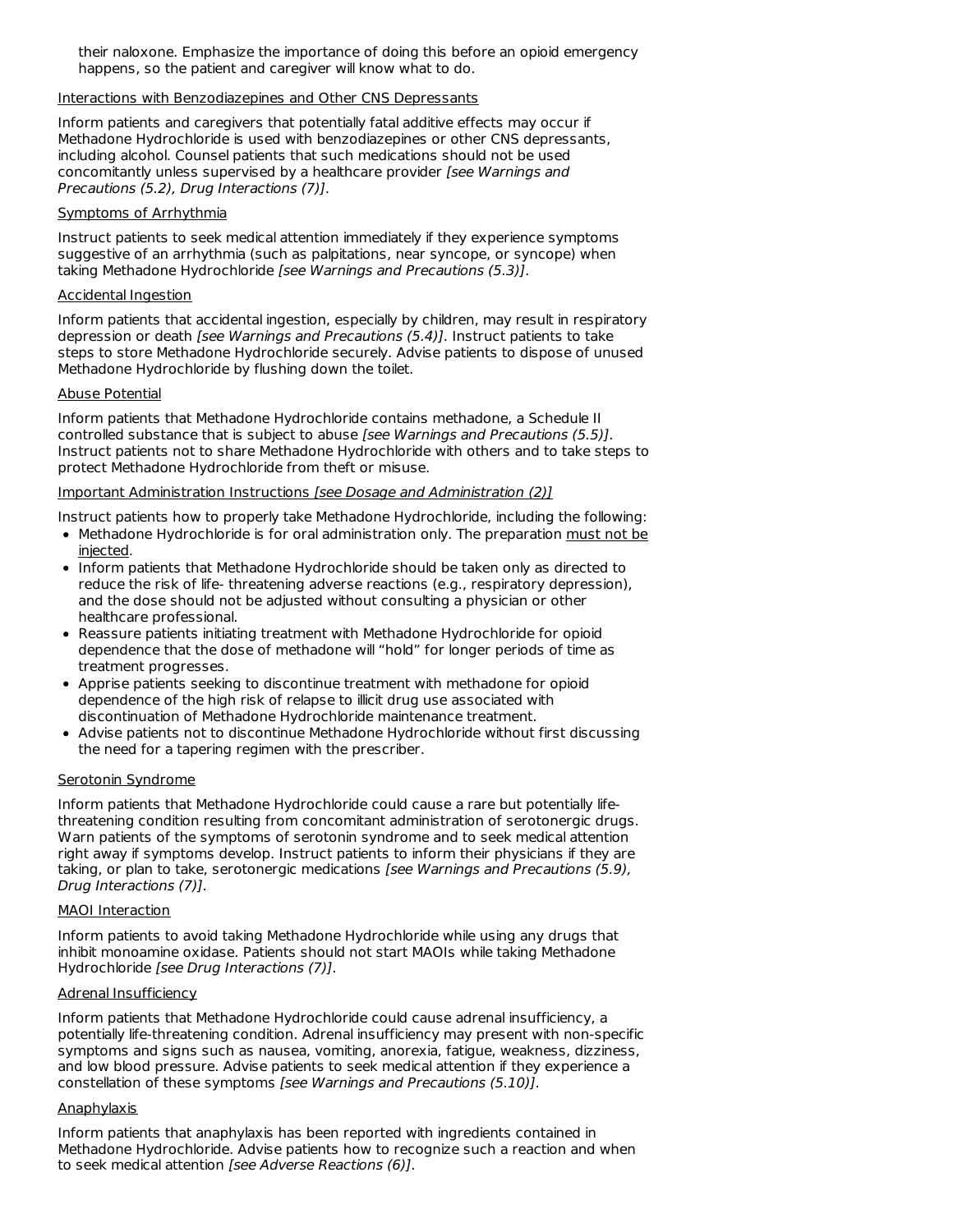#### Neonatal Opioid Withdrawal

Advise women that if they are pregnant while being treated with Methadone Hydrochloride, the baby may have signs of withdrawal at birth and that withdrawal is treatable [see Warnings and Precautions (5.6), Use in Specific Populations (8.1)].

#### Lactation

Advise women who are breastfeeding to monitor the infant for increased sleepiness (more than usual), difficulty breathing or limpness. Instruct nursing mothers using Methadone Hydrochloride to watch for signs of methadone toxicity in their infants, which include increased sleepiness (more than usual), difficulty breastfeeding, breathing difficulties, or limpness. Instruct nursing mothers to talk to their baby's healthcare provider immediately if they notice these signs. If they cannot reach the healthcare provider right away, instruct them to take the baby to the emergency room or call 911 (or local emergency services) [see Use in Specific Populations (8.2)].

#### **Infertility**

Advise patients that chronic use of opioids, such as Methadone Hydrochloride, may cause reduced fertility. It is not known whether these effects on fertility are reversible [see Use in Specific Populations (8.3)].

### **Constipation**

Advise patients of the potential for severe constipation, including management instructions and when to seek medical attention [see Adverse Reactions (6), Clinical Pharmacology (12.2)].

All brand names are the trademarks of their respective owners.

Distributed by: Lannett Company, Inc. Philadelphia, PA 19136

10-1175 Rev. 09/2021

.

### **30 mL Bottle Label**

NDC 027-**1926**-36

#### **Methadone Hydrochloride Oral Concentrate, USP CII**

#### **10 mg per mL**

Each mL contains: 10 mg Methadone Hydrochloride, USP

**Rx Only 30 mL**

### **Lannett**

| 22 ml *                                                   | NDC 0527-1926-36                                                             | em                                                                                                                                                                                                                                                                                                                         |
|-----------------------------------------------------------|------------------------------------------------------------------------------|----------------------------------------------------------------------------------------------------------------------------------------------------------------------------------------------------------------------------------------------------------------------------------------------------------------------------|
| ĕ<br>20 mL                                                | Methodone                                                                    | ی<br>۳đ                                                                                                                                                                                                                                                                                                                    |
| å<br>18 mL<br>È                                           | HydrochlorIde<br>Oral Concentrate, USP                                       | only in this bottle and only with the calibrated droper<br>physician; to be<br>· for Complete<br>to bottle after use<br>Distributed by: Larrett Company, Inc., Phlodelphia, PA 19136<br>0(70)<br>T FROM LIGHT. Pessive in fight container.<br>DO NOT USE IF SEA LA ROUND BOTTLE CAP<br>BROKEN OR MESING.<br>hært<br>≌<br>8 |
| 16 mL                                                     | 0 mg per mL                                                                  | $\simeq$<br>ю<br>₫                                                                                                                                                                                                                                                                                                         |
| volume of solution when<br>$14$ mL                        | Each mL contains:<br>10 mg illethadorie Hydrodhloride, USP.                  | lquid to 30 mL<br>See pockage<br>Return droper<br>$\sim$                                                                                                                                                                                                                                                                   |
| $12$ mL                                                   |                                                                              | m.<br>cч                                                                                                                                                                                                                                                                                                                   |
| morbed to the bottle. For inventory purposes only<br>10mL | Store at 20° to 25°C (68° to 77°F)<br>[see USP Controlled Room Temperature]. | DOSAGE: To be determined by 1<br>with water or other<br>odministration.<br>10-11.78<br>Information.                                                                                                                                                                                                                        |
| <b>Approximate</b><br>i mL                                | <b>R</b> <sub>k</sub> Only                                                   | $=$ $\infty$                                                                                                                                                                                                                                                                                                               |
| B mL                                                      | 30 <sub>ml</sub>                                                             | before and<br>hescribing<br><b>PROTECT</b><br>Japense<br>ronded<br><b>SUN</b><br>dluted                                                                                                                                                                                                                                    |

**1 Liter Bottle Label**

NDC 027-**1926**-39

**Methadone**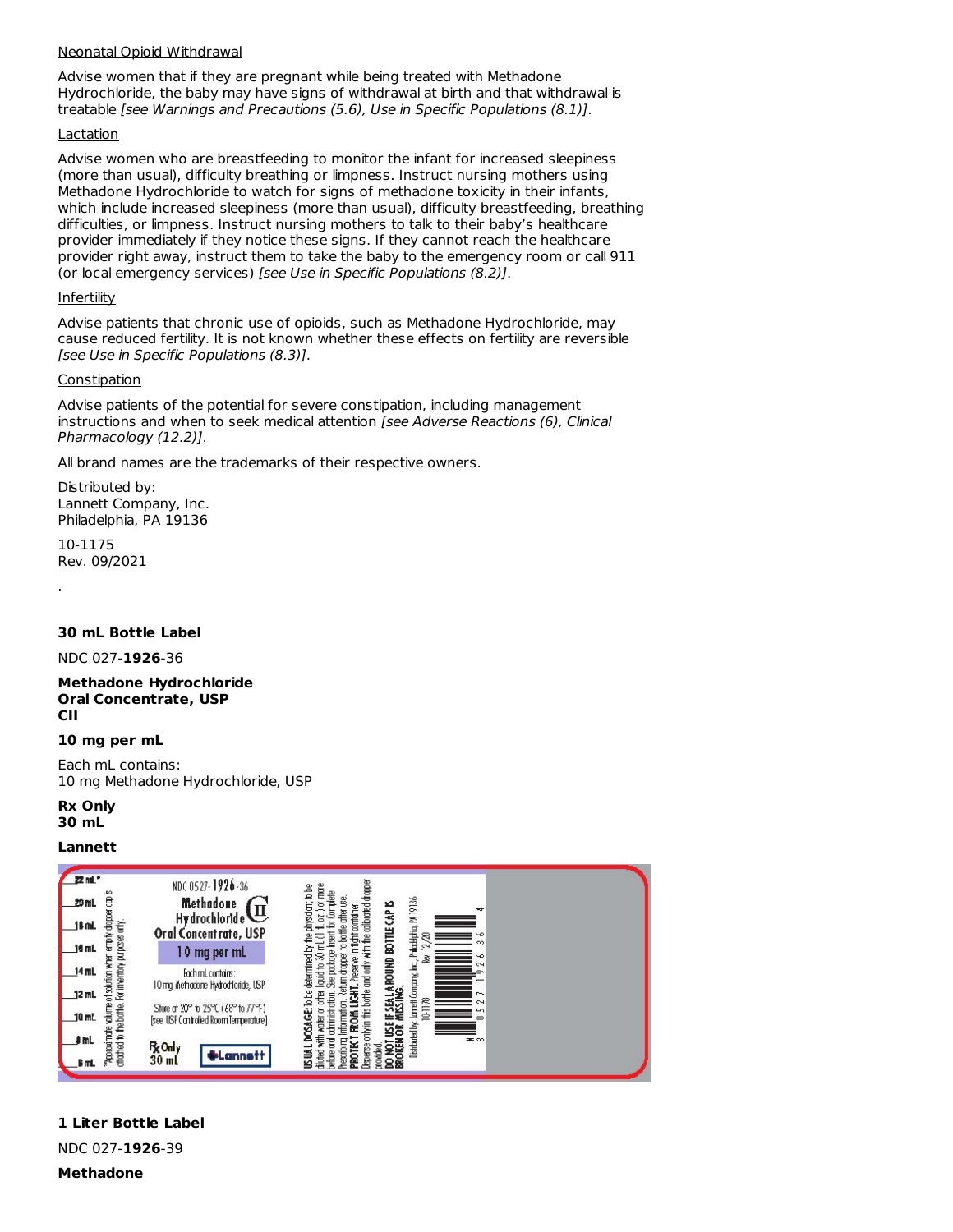### **Hydrochloride Oral Concentrate, USP CII**

#### **10 mg per mL**

Each mL contains: 10 mg Methadone Hydrochloride, USP

#### **Rx Only 1 Liter (1000 mL)**

#### **Lannett**



| <b>METHADONE HYDROCLORIDE</b><br>methadone hydrochloride concentrate                                                           |                         |                     |                           |     |                               |
|--------------------------------------------------------------------------------------------------------------------------------|-------------------------|---------------------|---------------------------|-----|-------------------------------|
|                                                                                                                                |                         |                     |                           |     |                               |
| <b>Product Information</b>                                                                                                     |                         |                     |                           |     |                               |
| <b>Product Type</b>                                                                                                            | HUMAN PRESCRIPTION DRUG |                     | <b>Item Code (Source)</b> |     | NDC:0527-1926                 |
| <b>Route of Administration</b>                                                                                                 | ORAL                    | <b>DEA Schedule</b> |                           | CII |                               |
|                                                                                                                                |                         |                     |                           |     |                               |
|                                                                                                                                |                         |                     |                           |     |                               |
| <b>Active Ingredient/Active Moiety</b>                                                                                         |                         |                     |                           |     |                               |
| <b>Ingredient Name</b><br><b>Basis of Strength</b>                                                                             |                         |                     |                           |     | <b>Strength</b>               |
| <b>METHADONE HYDROCHLORIDE (UNII: 229809935B) (METHADONE -</b><br><b>METHADONE</b><br>UNII:UC6VBE7V1Z)<br><b>HYDROCHLORIDE</b> |                         |                     |                           |     | 10 <sub>ma</sub><br>in $1 mL$ |
|                                                                                                                                |                         |                     |                           |     |                               |
| <b>Inactive Ingredients</b>                                                                                                    |                         |                     |                           |     |                               |
|                                                                                                                                | <b>Ingredient Name</b>  |                     |                           |     | <b>Strength</b>               |
| <b>ANHYDROUS CITRIC ACID (UNII: XF417D3PSL)</b>                                                                                |                         |                     |                           |     |                               |
| <b>WATER (UNII: 059QF0KO0R)</b>                                                                                                |                         |                     |                           |     |                               |
| FD&C RED NO. 40 (UNII: WZB9127XOA)                                                                                             |                         |                     |                           |     |                               |
| <b>METHYLPARABEN (UNII: A2I8C7HI9T)</b>                                                                                        |                         |                     |                           |     |                               |
| POLOXAMER 407 (UNII: TUF2IVW3M2)                                                                                               |                         |                     |                           |     |                               |
| <b>PROPYLENE GLYCOL (UNII: 6DC90167V3)</b>                                                                                     |                         |                     |                           |     |                               |
| PROPYLPARABEN (UNII: Z8IX2SC10H)                                                                                               |                         |                     |                           |     |                               |
| <b>TRISODIUM CITRATE DIHYDRATE (UNII: B22547B95K)</b>                                                                          |                         |                     |                           |     |                               |
| SUCROSE (UNII: C151H8M554)                                                                                                     |                         |                     |                           |     |                               |